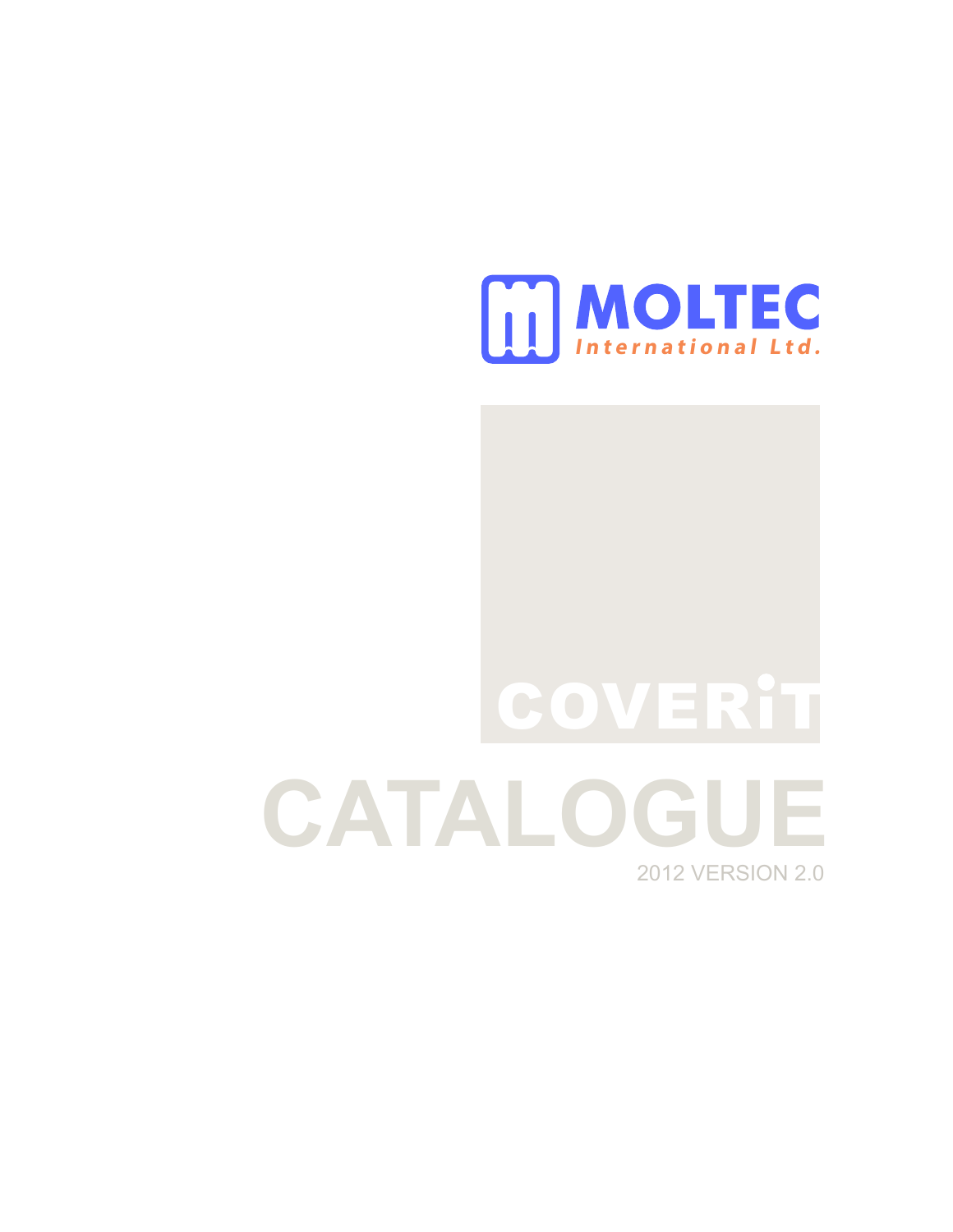Originally braided from 10 mil polyethylene terepthalate (PET) monofilament yarns. The material has a wide operating temperature range and is resistant to chemical degradation, UV radiation, and abrasion. Used in electronic, automotive, marine and industrial wire harnessing applications where cost efficiency and durability are critical. The unique braided construction and wide expandability allows for quick and easy installation over large connectors and long runs.



- Economical and easy to install
- Cut and abrasion resistant
- Expands up to 150%
- Halogen free
- Resists gasoline, engine chemicals and cleaning solvents
- FMVSS 302 approved









| <b>Order Number</b> | <b>Nominal</b><br>Width | <b>Minimum</b><br><b>Diameter</b> |       | <b>Maximum</b><br><b>Diameter</b> |        | Weight  |          | <b>Standard</b><br><b>Spool Put-Ups</b> |     |
|---------------------|-------------------------|-----------------------------------|-------|-----------------------------------|--------|---------|----------|-----------------------------------------|-----|
|                     | (NW)                    | (mm)                              | (in)  | (mm)                              | (in)   | Kg/100m | Lbs/100' | (M)                                     | (F) |
| MPT0.13BK.65        | 1/8"                    | 2.4                               | 3/32" | 6.4                               | 1/4"   | 0.27    | 0.18     | 65                                      | 225 |
| MPT0.25BK.60        | 1/4"                    | 3.2                               | 1/8"  | 11.1                              | 7/16"  | 0.39    | 0.26     | 60                                      | 200 |
| MPT0.38BK.38        | 3/8"                    | 4.8                               | 3/16" | 12.7                              | 1/2"   | 0.85    | 0.57     | 38                                      | 125 |
| MPT0.50BK.30        | 1/2"                    | 6.4                               | 1/4"  | 19.1                              | 3/4"   | 1.14    | 0.77     | 30                                      | 100 |
| MPT0.63BK.30        | 5/8"                    | 9.5                               | 3/8"  | 25.4                              | 1"     | 1.41    | 0.95     | 30                                      | 100 |
| MPT0.75BK.22        | 3/4"                    | 12.7                              | 1/2"  | 31.8                              | 11/4"  | 1.78    | 1.20     | 22                                      | 75  |
| MPT1.00BK.20        | 1"                      | 15.9                              | 5/8"  | 41.3                              | 15/8"  | 1.99    | 1.34     | 20                                      | 65  |
| MPT1.25BK.15        | 11/4"                   | 19.1                              | 3/4"  | 44.5                              | 1.3/4" | 2.38    | 1.60     | 15                                      | 50  |
| MPT1.50BK.12        | 11/2"                   | 25.4                              | 1"    | 54.0                              | 21/8"  | 2.91    | 1.96     | $12 \overline{ }$                       | 40  |
| MPT1.75BK.9         | 13/4"                   | 31.8                              | 11/4" | 69.9                              | 23/4"  | 3.64    | 2.45     | 9                                       | 30  |
| MPT2.00BK.15        | 2"                      | 38.1                              | 11/2" | 88.9                              | 31/2"  | 4.90    | 3.30     | 15                                      | 50  |
| MPT2.50BK.15        | 21/2"                   | 44.5                              | 13/4" | 92.1                              | 3.5/8" | 5.65    | 3.80     | 15                                      | 50  |
| MPT3.00BK.15        | 3"                      | 63.5                              | 21/2" | 120.7                             | 4 3/4" | 5.94    | 4.00     | 15                                      | 50  |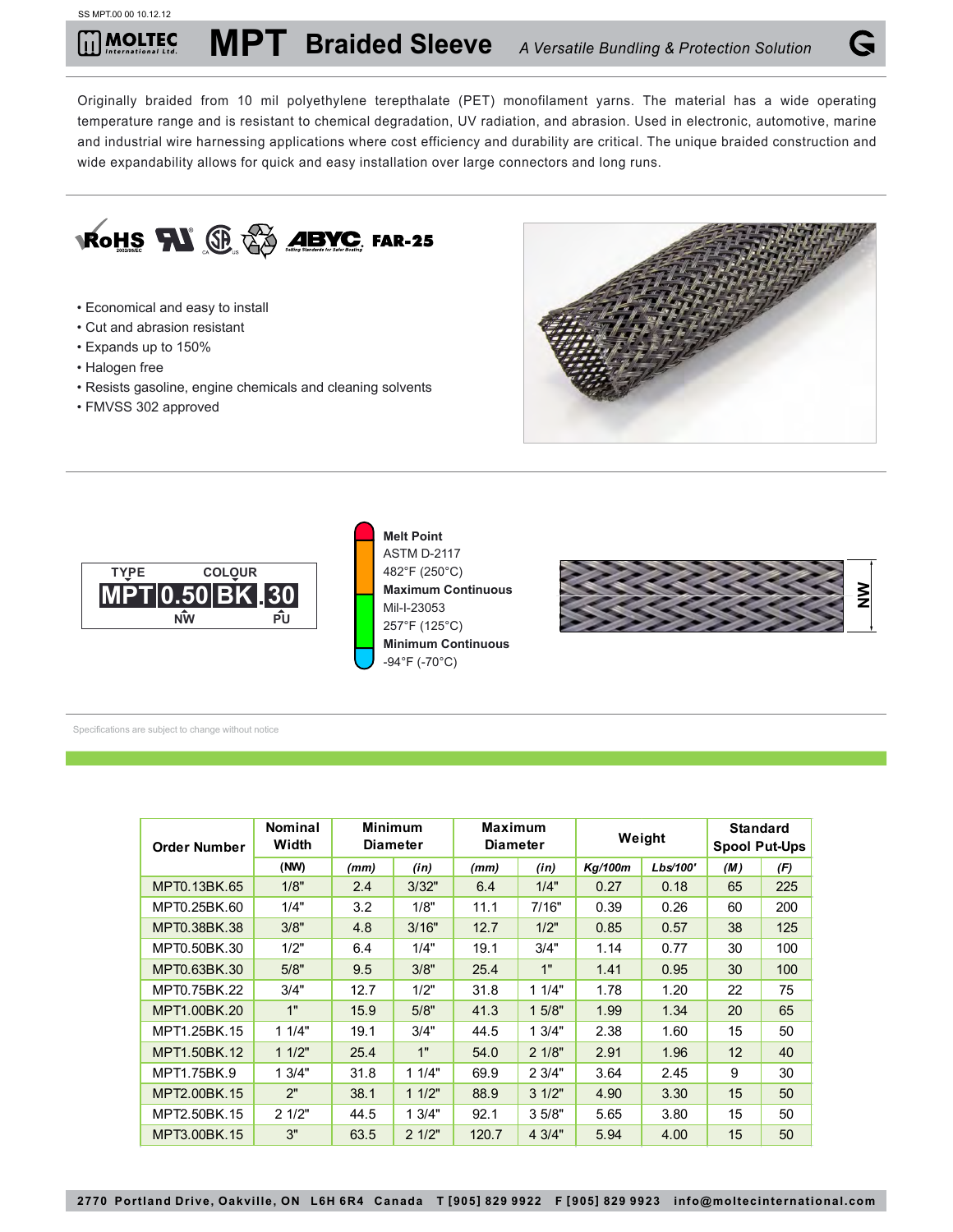MTG offers MPT in the widest range of standard colours in the industry, including UV reactive and multicolour spirals. Additionally, we can manufacture MPT in custom solid or spiral combinations.



| <b>Abrasion Test Data</b>                           | <b>Physical Properties</b>                     |
|-----------------------------------------------------|------------------------------------------------|
| • Abrasion resistance: Medium                       | • Monofilament diameter ASTM D-204: 010        |
| • Abrasion test machine: Taber 5150                 | • Flammability rating FMVSS-302 Approved: UL94 |
| • Abrasion test wheel: Calibrase H-18               | • Recommended cutting: Hot Knife               |
| • Abrasion test load: 500q                          | $\cdot$ Colours: 25                            |
| • Room temperature: 77°F                            | • Wall thickness: .025                         |
| • Humidity: 72%                                     | • Tensile strength ASTM D-2256 Lbs (Yarn): 7.5 |
| . Two broken filament: 300 test cycles              | • Specific gravity ASTM D-792: 1.38            |
| • Approximately 6 broken filaments: 500 test cycles | • Moisture absorption% ASTM D-570: .1-.2       |
| . Material wear out: 1,150 test cycles              | • Hard vacuum data ASTM E-595 at 10-5 torr:    |
| • Pre-test weight: $4,547.4$ mg                     | <b>TML.19</b>                                  |
| • Post-test weight: 4,133.9 mg                      | CVCM.00                                        |
| • Test end loss of mass                             | <b>WVR.16</b>                                  |
| point of destruction: 413.5 mg                      | $\cdot$ Smoke D-Max ASTM E-662: 56             |
|                                                     | • Outgassing: Med                              |
|                                                     | • Oxygen index ASTM D-2863: 21                 |

| <b>MPT</b> - Chemical Resistance Index                                                            |                                                                                          |
|---------------------------------------------------------------------------------------------------|------------------------------------------------------------------------------------------|
| Affected<br>Little<br>No<br>Severely<br><b>More</b><br>Affected<br>Affected I<br>Effect<br>Effect | Affected<br>More<br>Little<br>No<br>Severely<br>Affected<br>Effect<br>Affected<br>Effect |
| <b>Aromatic Solvents</b>                                                                          | Lube Oil MIL-L-7808                                                                      |
| <b>Aliphatic Solvents</b>                                                                         | De-Icing Fluid MIL-A-8243                                                                |
| <b>Chlorinated Solvents</b>                                                                       | <b>Strong Acids</b>                                                                      |
| <b>Weak Bases</b>                                                                                 | <b>Strong Oxidants</b>                                                                   |
| <b>Salts</b>                                                                                      | Esters/Ketones                                                                           |
| <b>Strong Bases</b>                                                                               | <b>UV Light</b>                                                                          |
| Salt Water 0-S-1926                                                                               | Petroleum                                                                                |
| Hydraulic Fluid MIL-H-5606                                                                        | Fungus ASTM G-21                                                                         |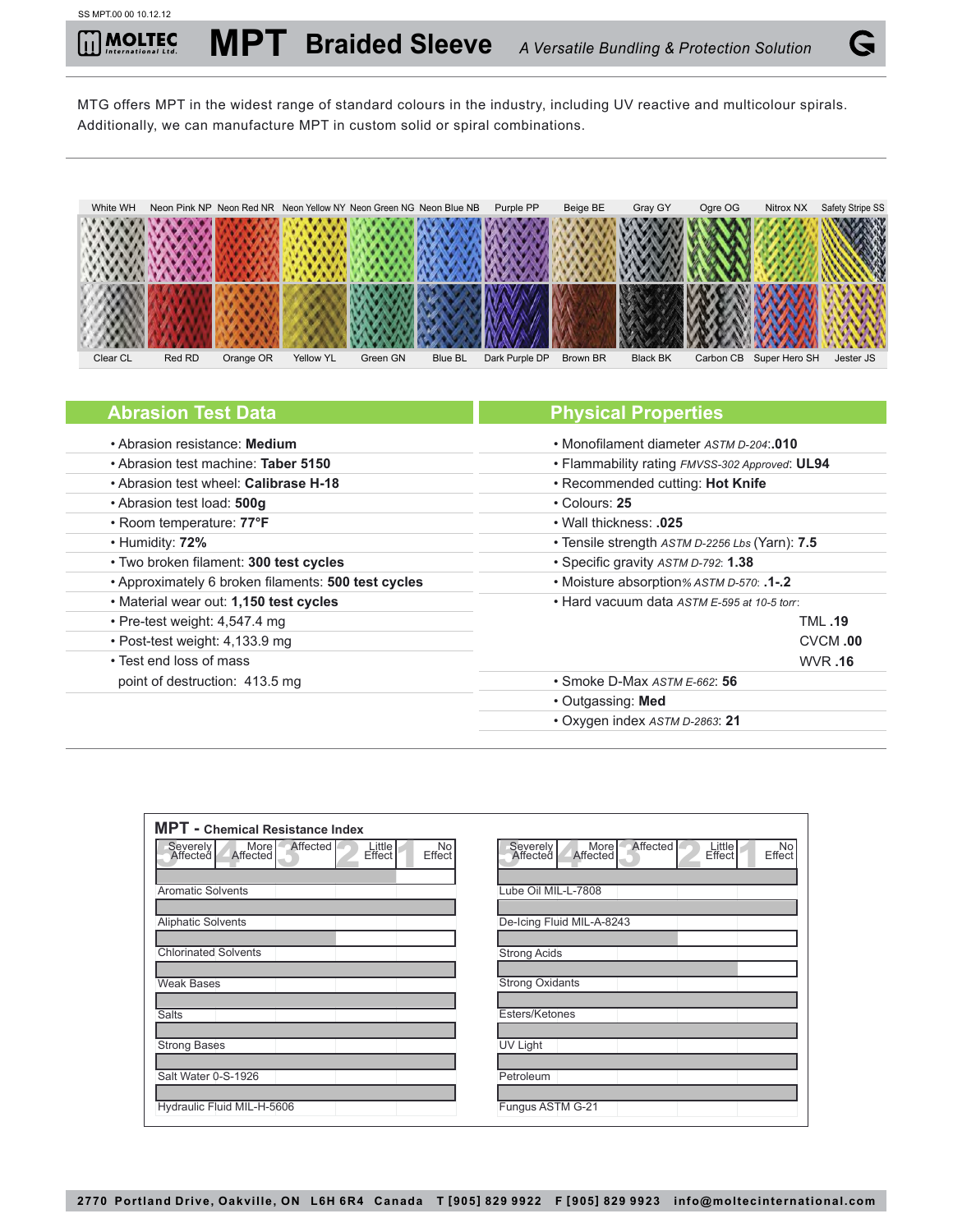**MCC Braided Sleeve** *Scissor Cut for Easy, Fray Resistant* 

*Installation in Production or Field*

By adjusting the physical characteristics of the polyethylene terepthalate filaments, the engineers have produced a product with the same specifications of our MPT and the unique advantage of being able to cut the material with ordinary scissors and still maintain an extraordinarily fray-resistant end. It is ideal for field installers and other situations where access to a hot knife is impossible. MCC's fray-resistant properties allows frequent expansion at the cut-end without unraveling.

- Resists fraying when cut with scissors
- Increased braid density for fuller coverage
- Cut and abrasion resistant
- Halogen free
- Colours: Black BK / Grey GY





**Melt Point** ASTM D-2117 482°F (250°C) **Maximum Continuous** Mil-I-23053 257°F (125°C) **Minimum Continuous** -94°F (-70°C)



| <b>Order Number</b> | <b>Nominal</b><br>Width | <b>Minimum</b> | <b>Diameter</b> | <b>Maximum</b><br><b>Diameter</b> |        | Weight<br><b>Kg/100m</b><br>Lbs/100' |      | <b>Standard</b><br><b>Spool Put-Ups</b> |     |
|---------------------|-------------------------|----------------|-----------------|-----------------------------------|--------|--------------------------------------|------|-----------------------------------------|-----|
|                     | (NW)                    | (mm)           | (in)            | (mm)                              | (in)   |                                      |      | (M)                                     | (F) |
| MCC0.13BK.30        | 1/8"                    | 3.2            | 1/8"            | 6.4                               | 1/4"   | 0.59                                 | 0.40 | 30                                      | 100 |
| MCC0.25BK.30        | 1/4"                    | 4.0            | 5/32"           | 11.1                              | 7/16"  | 0.68                                 | 0.46 | 30                                      | 100 |
| MCC0.38BK.30        | 3/8"                    | 4.8            | 3/16"           | 15.9                              | 5/8"   | 1.10                                 | 0.74 | 30                                      | 100 |
| MCC0.50BK.30        | 1/2"                    | 6.4            | 1/4"            | 19.1                              | 3/4"   | 1.22                                 | 0.82 | 30                                      | 100 |
| MCC0.75BK.22        | 3/4"                    | 15.9           | 5/8"            | 25.4                              | 1"     | 1.65                                 | 1.11 | 22                                      | 75  |
| MCC1.00BK.15        | 1"                      | 19.1           | 3/4"            | 30.2                              | 13/16" | 1.84                                 | 1.24 | 15                                      | 50  |
| MCC1.25BK.15        | 11/4"                   | 25.4           | 1"              | 38.1                              | 11/2"  | 2.32                                 | 1.56 | 15                                      | 50  |
| MCC1.50BK.15        | 11/2"                   | 31.8           | 11/4"           | 50.8                              | 2"     | 2.75                                 | 1.85 | 15                                      | 50  |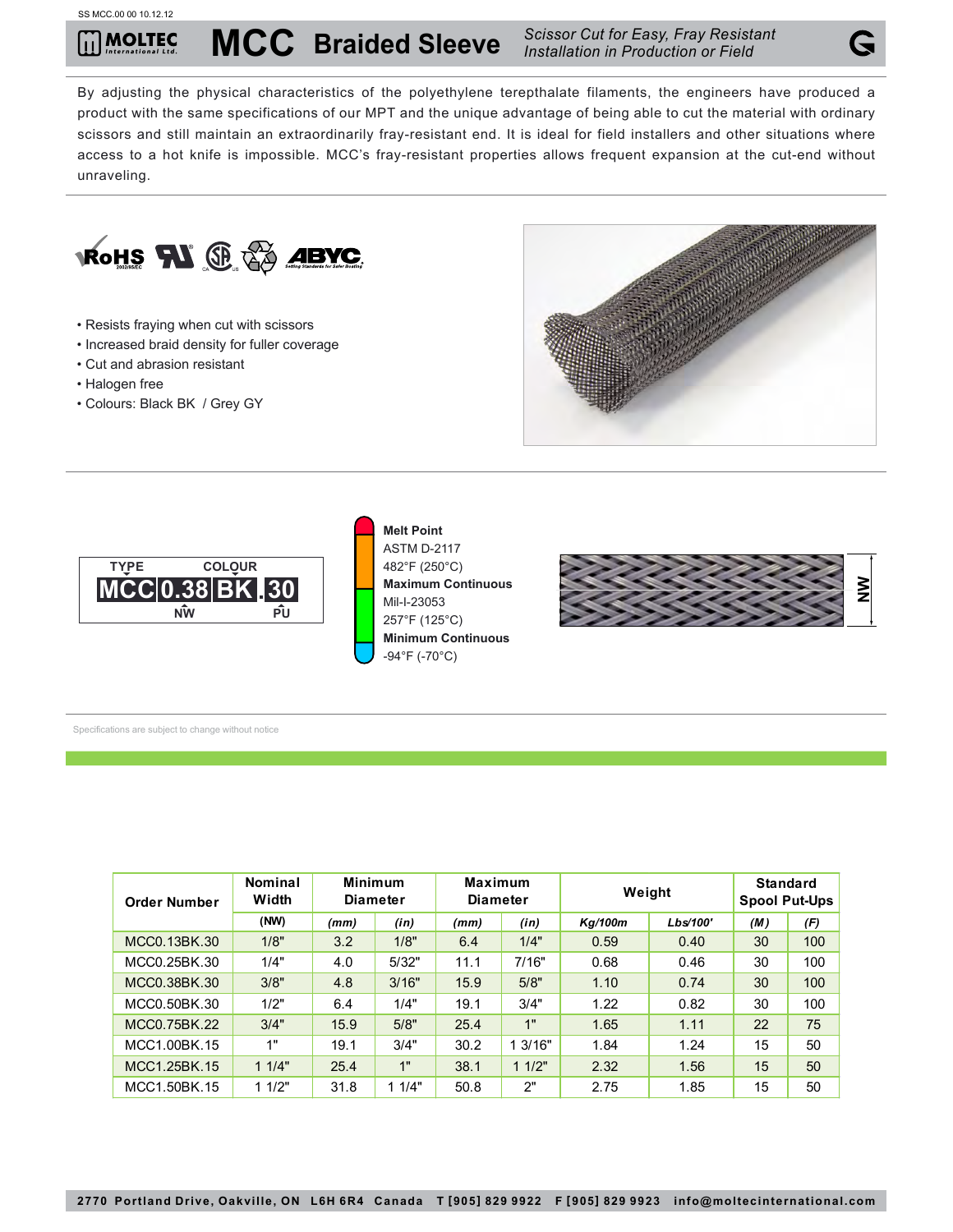# **Abrasion Test Data Physical Properties**

| • Abrasion resistance: Medium             | • Monofilament diameter ASTM D-204: 008      |  |  |  |  |
|-------------------------------------------|----------------------------------------------|--|--|--|--|
| • Abrasion test machine: Taber 5150       | • Flammability rating: UL94                  |  |  |  |  |
| • Abrasion test wheel: Calibrase H-18     | • Recommended cutting: Scissors / Hot Knife  |  |  |  |  |
| • Abrasion test load: 500g                | $\cdot$ Colours: 2                           |  |  |  |  |
| • Room temperature: 77°F                  | • Wall thickness: .024                       |  |  |  |  |
| • Humidity: 72%                           | • Tensile strength ASTM D-2256 Lbs (Yarn): 6 |  |  |  |  |
| • A few strands beginning                 | • Specific gravity ASTM D-792: 1.38          |  |  |  |  |
| to pull out of sample: 550 test cycles    | • Moisture absorption% ASTM D-570: .1-.2     |  |  |  |  |
| · Small hole in material: 650 test cycles | . Hard vacuum data ASTM E-595 at 10-5 torr:  |  |  |  |  |
| . Material wear out: 800 test cycles      | <b>TML.19</b>                                |  |  |  |  |
| $\cdot$ Pre-test weight: 3,168.1 mg       | CVCM.00                                      |  |  |  |  |
| • Post-test weight: 2,771.9 mg            | <b>WVR.16</b>                                |  |  |  |  |
| • Test end loss of mass                   | • Smoke D-Max ASTM E-662: 56                 |  |  |  |  |
| point of destruction: 396.2 mg            | • Outgassing: Med                            |  |  |  |  |
|                                           | • Oxygen index ASTM D-2863: 21               |  |  |  |  |

| <b>MCC</b> - Chemical Resistance Index<br>Affected<br>Little<br>Effect<br>No<br>Effect<br>More<br>Affected<br>Severely<br>Affected | Affected<br>More<br>Severely<br>Affected<br>Little<br>Effect<br>No |
|------------------------------------------------------------------------------------------------------------------------------------|--------------------------------------------------------------------|
|                                                                                                                                    | Affected<br>Effect                                                 |
| <b>Aromatic Solvents</b>                                                                                                           | Lube Oil MIL-L-7808                                                |
| <b>Aliphatic Solvents</b>                                                                                                          | De-Icing Fluid MIL-A-8243                                          |
| <b>Chlorinated Solvents</b>                                                                                                        | <b>Strong Acids</b>                                                |
| <b>Weak Bases</b>                                                                                                                  | <b>Strong Oxidants</b>                                             |
| <b>Salts</b>                                                                                                                       | Esters/Ketones                                                     |
| <b>Strong Bases</b>                                                                                                                | UV Light                                                           |
| Salt Water 0-S-1926                                                                                                                | Petroleum                                                          |
| Hydraulic Fluid MIL-H-5606                                                                                                         | Fungus ASTM G-21                                                   |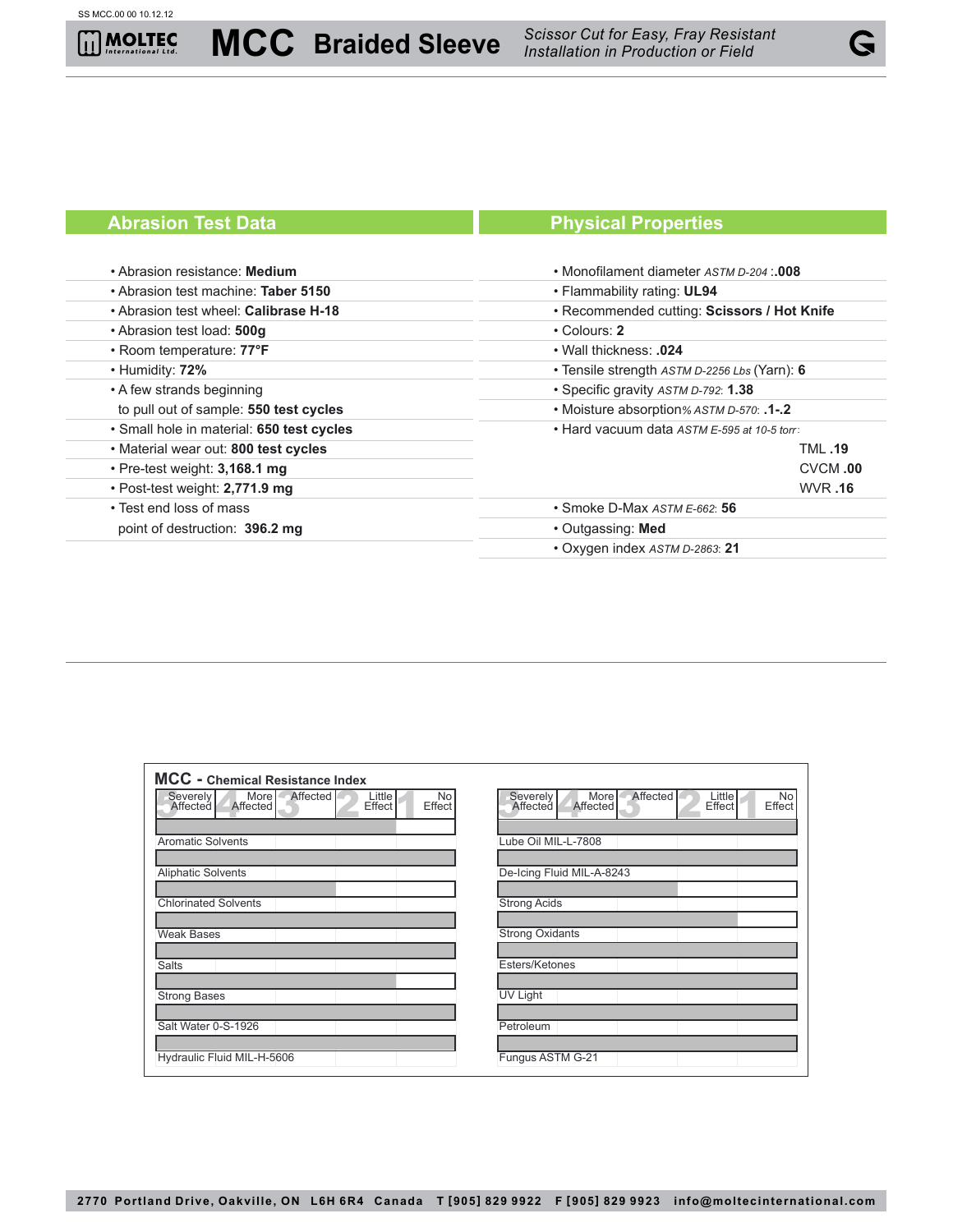# **MF6 Braided Tube** *Flexible, Semi-Rigid*

*Wrappable Split Braided Tube*

MF6 unique split, semi-rigid braided construction makes it the ideal solution for situations where ease of installation is of primary importance. The lateral split allows the tube to open up to accommodate a wide variety of bundling requirements, and the semirigid braid configuration simply closes around the entire installation without the need for any additional fasteners (Velcro, tape, etc.). The 10 mil braid is lightweight, quiet and flexible. The 25% edge overlap (at nominal diameter) allows coverage around inline plugs, connectors and splices.



- Easy, cost and labour
- Effective installation
- More flexible than split convoluted or spiral wrap
- 25% edge overlap
- Soft and quiet in high vibration uses
- Cut and abrasion resistant
- Chemically inert
- Halogen free





**Melt Point** ASTM D-2117 482°F (250°C) **Maximum Continuous** Mil-I-23053 257°F (125°C) **Minimum Continuous** -94°F (-70°C)



| <b>Order Number</b> | <b>Nominal</b><br>Width | <b>Wall Thickness</b> |        | Weight         | <b>Standard</b><br><b>Spool Put-Ups</b> |      |     |
|---------------------|-------------------------|-----------------------|--------|----------------|-----------------------------------------|------|-----|
|                     | (NW)                    | (mm)                  | (in)   | <b>Kg/100m</b> | Lbs/100'                                | (M)  | (F) |
| MF60.13BK.30        | 1/8"                    | 0.60                  | 0.024" | 0.30           | 0.20                                    | 30.0 | 100 |
| MF60.25BK.30        | 1/4"                    | 0.64                  | 0.025" | 0.89           | 0.60                                    | 30.0 | 100 |
| MF60.38BK.22        | 3/8"                    | 0.64                  | 0.025" | 1.78           | 1.20                                    | 22.0 | 75  |
| MF60.50BK.22        | 1/2"                    | 0.64                  | 0.025" | 2.08           | 1.40                                    | 22.0 | 75  |
| MF60.75BK.15        | 3/4"                    | 0.64                  | 0.025" | 2.38           | 1.60                                    | 15.0 | 50  |
| MF61.00BK.15        | 1"                      | 0.97                  | 0.038" | 2.97           | 2.00                                    | 15.0 | 50  |
| MF61.25BK.15        | 11/4"                   | 0.97                  | 0.038" | 3.57           | 2.40                                    | 7.5  | 25  |
| MF61.50BK.7.5       | 11/2"                   | 0.97                  | 0.038" | 4.01           | 2.70                                    | 7.5  | 25  |
| MF62.00BK.7.5       | 2"                      | 0.97                  | 0.038" | 5.35           | 3.60                                    | 7.5  | 25  |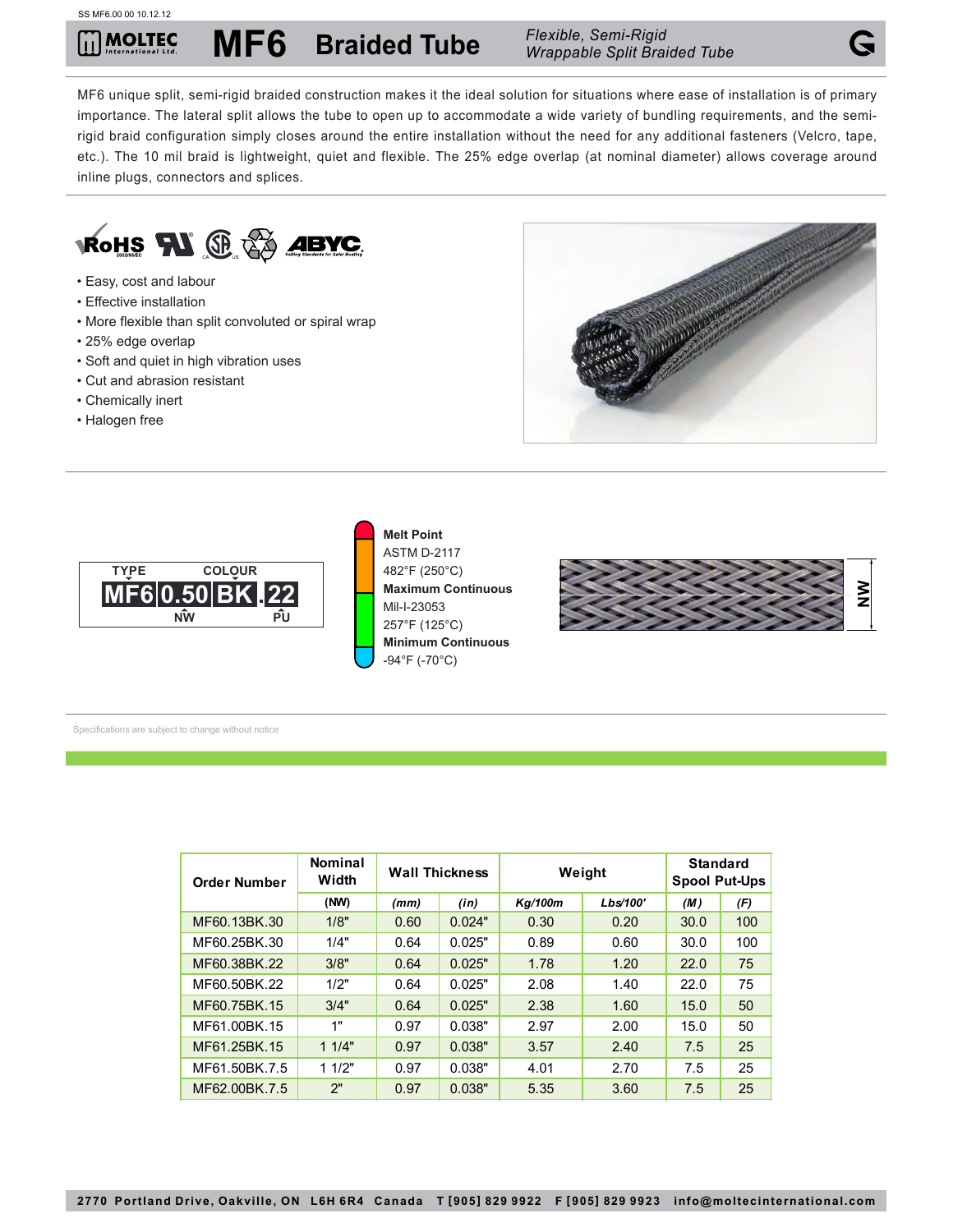**MF6 Braided Tube** *Flexible, Semi-Rigid* 

*Wrappable Split Braided Tube*

#### • Abrasion resistance: **Medium** • Abrasion test machine: **Taber 5150** • Abrasion test wheel: **Calibrase H-18** • Abrasion test load: **500g** • Room temperature: **80°F** • Humidity: **74%** • Some scuffing visible: **550 test cycles** • Significant wear is visible several braid filaments broken: **1,200 test cycles** • Material wear out: **1,950 test cycles** • Pre-test weight: **5,365.1 mg** • Post-test weight: **4,850 mg** • Test end loss of mass point of destruction: **515.1 mg** • Monofilament diameter *ASTM D-204*: **.008-0.15**  • Flammability rating: **UL94**  • Recommended cutting: **Hot Knife** • Colours: **3** • Wall thickness: **.024-0.038** • Tensile strength *ASTM D-2256 Lbs* (Yarn): **6-10** • Specific gravity *ASTM D-792*: **1.38** • Moisture absorption*% ASTM D-570*: **.1-.2** • Hard vacuum data *ASTM E-595 at 10-5 torr*: TML **.19** CVCM **.00** WVR **.16** • Smoke D-Max *ASTM E-662*: **56** • Outgassing: **Med** • Oxygen index *ASTM D-2863*: **21**

| MF6 - Chemical Resistance Index                                                          |                                                                                          |
|------------------------------------------------------------------------------------------|------------------------------------------------------------------------------------------|
| Affected<br>More<br>Affected<br>Little<br>Effect<br>No<br>Effect<br>Severely<br>Affected | Affected<br>More<br>Severely<br>Affected<br>Little<br>Effect<br>No<br>Affected<br>Effect |
| <b>Aromatic Solvents</b>                                                                 | Lube Oil MIL-L-7808                                                                      |
| <b>Aliphatic Solvents</b>                                                                | De-Icing Fluid MIL-A-8243                                                                |
| <b>Chlorinated Solvents</b>                                                              | <b>Strong Acids</b>                                                                      |
| <b>Weak Bases</b>                                                                        | <b>Strong Oxidants</b>                                                                   |
| <b>Salts</b>                                                                             | Esters/Ketones                                                                           |
| <b>Strong Bases</b>                                                                      | <b>UV Light</b>                                                                          |
| Salt Water 0-S-1926                                                                      | Petroleum                                                                                |
| Hydraulic Fluid MIL-H-5606                                                               | Fungus ASTM G-21                                                                         |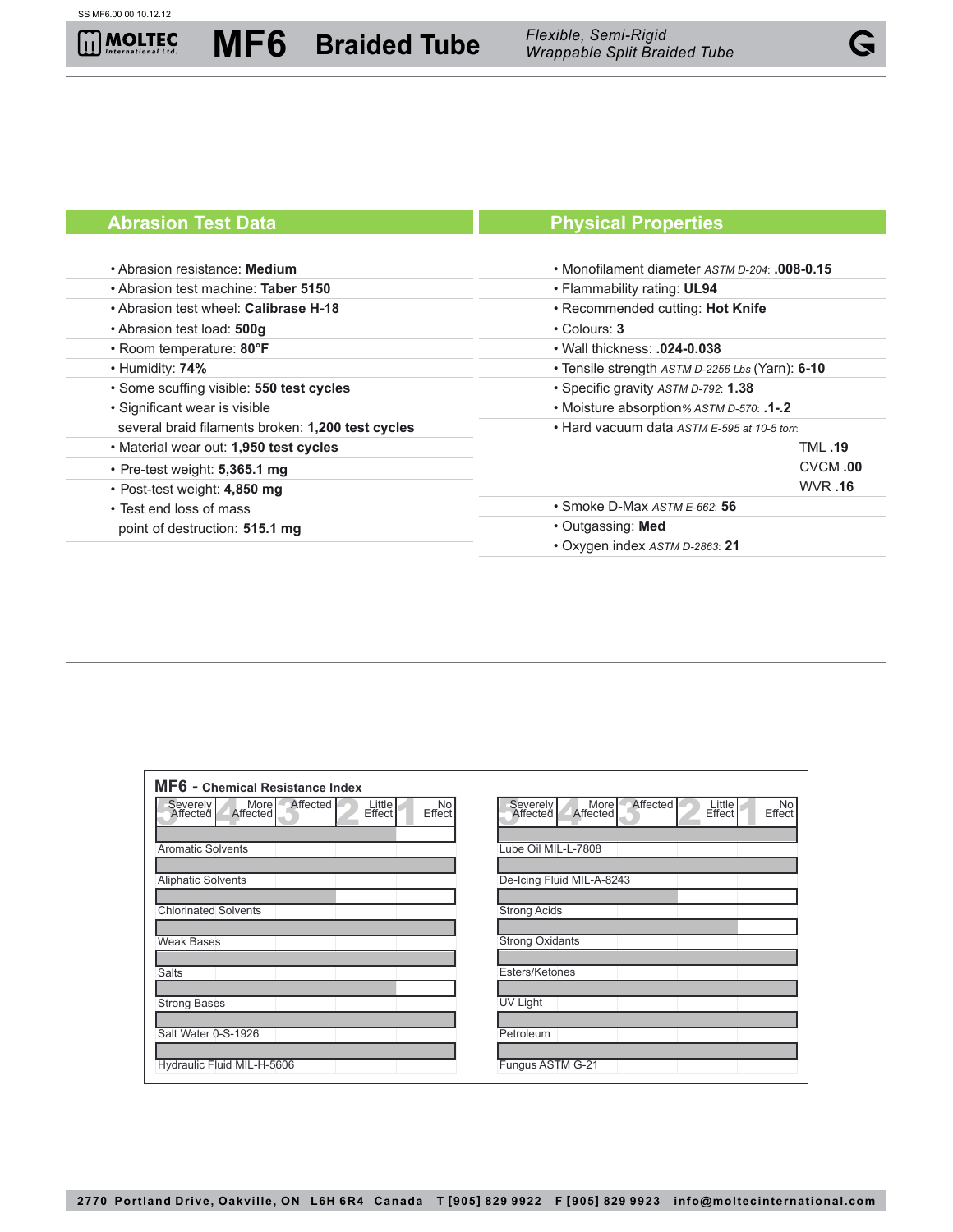The latest innovation in the braided material design is the concept of using different shaped filaments to create strength, stiffness or a variety of other effects. MNH Sleeve is engineered from flat thick abrasion guard for use on hoses. This type of sleeve has been tested against competitor's abrasion guards that mix materials in an effort to gain slight abrasion advantages. Our Sleeve achieves better results without sacrificing great looks or flexibility. Constant abuse from road hazards, abrasion and vibration make MNH the choice to protect hoses in over-the-road vehicle.



- Innovative braided flat filament technology
- Resists damage from UV, gasoline, engine chemicals & salt water
- Heavy plastic protection
- Smooth inner wall reduces internal abrasion
- Extreme cut and abrasion resistant
- Halogen free
- Colour: black





**Melt Point** ASTM D-2117 509°F (265°C) **Maximum Continuous** Mil-I-23053 302°F (150°C) **Minimum Continuous** -76°F (-60°C)



| <b>Order Number</b> | <b>Nominal</b><br>Width | Expansion<br>Range Min. |       |      | Expansion<br>Range Max. | Weight  |          | <b>Standard Spool</b><br><b>Put-Ups</b> |     |
|---------------------|-------------------------|-------------------------|-------|------|-------------------------|---------|----------|-----------------------------------------|-----|
|                     | (NW)                    | (mm)                    | (in)  | (mm) | (in)                    | Kg/100m | Lbs/100' | (M)                                     | (F) |
| MNH0.50BK.30        | 1/2"                    | 9.5                     | 3/8"  | 15.9 | 5/8"                    | 2.08    | 1.40     | 30.0                                    | 100 |
| MNH0.75BK.15        | 3/4"                    | 15.9                    | 5/8"  | 25.4 | 1"                      | 3.12    | 2.10     | 15.0                                    | 50  |
| MNH1.00BK.15        | 1"                      | 22.2                    | 7/8"  | 31.8 | 11/4"                   | 3.27    | 2.20     | 15.0                                    | 50  |
| MNH1.25BK.15        | 11/4"                   | 25.4                    | 1"    | 38.1 | 11/2"                   | 3.72    | 2.50     | 15.0                                    | 50  |
| MNH1.75BK.7.5       | 13/4"                   | 38.1                    | 11/2" | 50.8 | 2"                      | 5.94    | 4.00     | 7.5                                     | 25  |
| MNH2.00BK.7.5       | 2"                      | 44.5                    | 13/4" | 63.5 | 21/2"                   | 6.54    | 4.40     | 7.5                                     | 25  |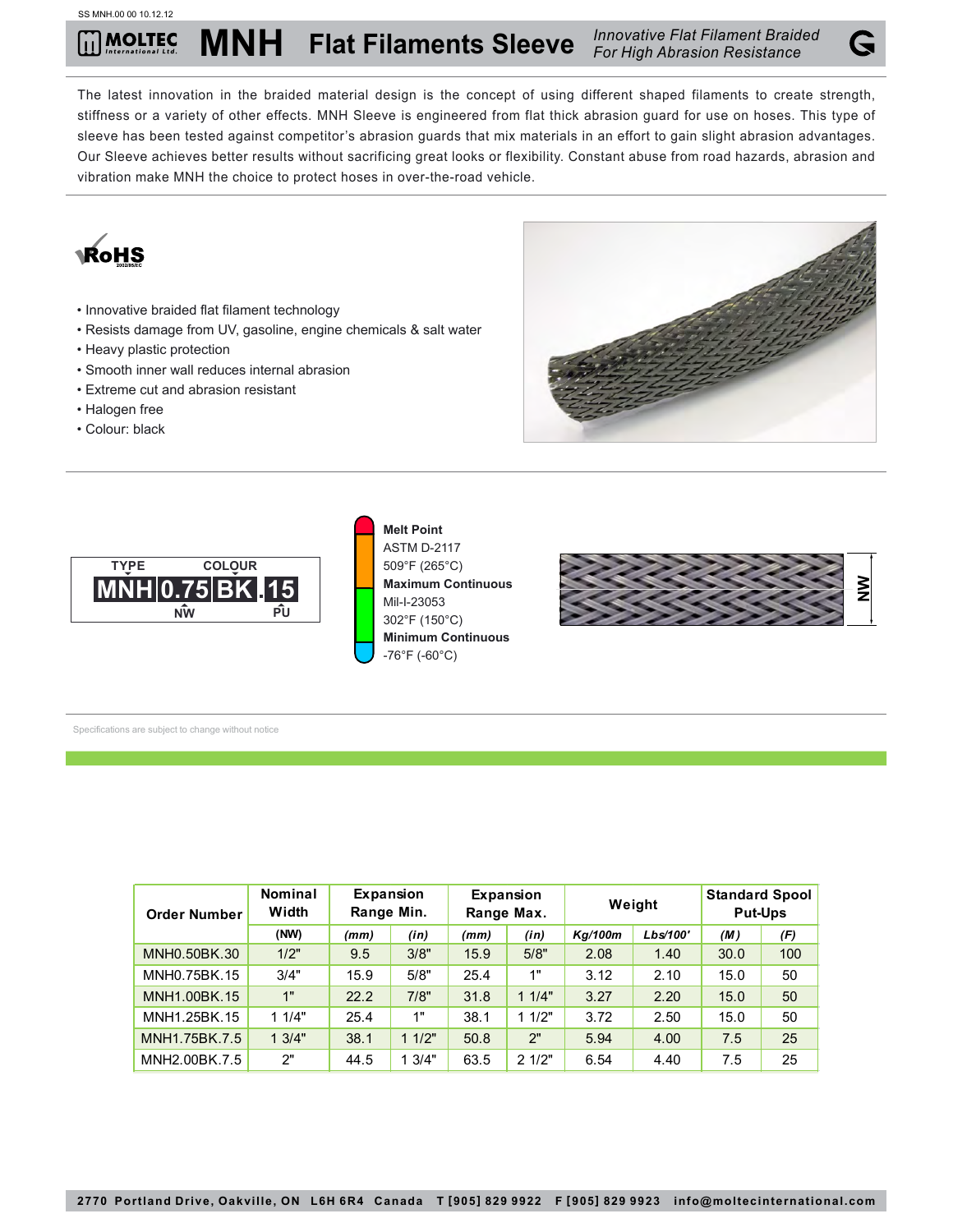$\overline{\mathbf{H}}$ 



| • Abrasion resistance: Extremely high                  | $\cdot$ Flat filament: .020                 |  |  |  |  |
|--------------------------------------------------------|---------------------------------------------|--|--|--|--|
| • Abrasion test machine: Taber 5150                    | • Flammability rating: N/A                  |  |  |  |  |
| • Abrasion test wheel: Calibrase H-18                  | · Recommended cutting: Hot Knife            |  |  |  |  |
| • Abrasion test load: 500g                             | $\cdot$ Colours: 1                          |  |  |  |  |
| • Room temperature: 80°F                               | • Wall thickness: .05                       |  |  |  |  |
| • Humidity: 72%                                        | • Tensile strength (Yam): .05               |  |  |  |  |
| . Minor scuffing: 100 test cycles                      | • Specific gravity ASTM D-792: 1.12         |  |  |  |  |
| • One broken strand: 900 test cycles                   | • Moisture absorption% ASTM D-570: 2.5      |  |  |  |  |
| • Second Broken Strand: 1,200 test cycles              | • Hard vacuum data ASTM E-595 at 10-5 torr. |  |  |  |  |
| • One strand pulled out of material: 3,500 test cycles | <b>TML 1.10</b>                             |  |  |  |  |
| . Material wear out: 4,400 test cycles                 | CVCM.01                                     |  |  |  |  |
| $\cdot$ Pre-test weight: 7,191.6 mg                    | <b>WVR.69</b>                               |  |  |  |  |
| $\cdot$ Post-test weight: 6,761.4 mg                   | • Smoke D-Max ASTM E-662: 56                |  |  |  |  |
| • Test end loss of mass                                | • Outgassing: High                          |  |  |  |  |
| point of destruction: 430.20mg                         | • Oxygen index ASTM D-2863: 22              |  |  |  |  |
|                                                        |                                             |  |  |  |  |

| <b>MNH</b> - Chemical Resistance Index                                                                       |                                                                                                          |
|--------------------------------------------------------------------------------------------------------------|----------------------------------------------------------------------------------------------------------|
| Affected<br>Little<br>Effect<br>Severely<br>Affected<br>More <sup>1</sup><br>No<br>Effect<br><b>Affected</b> | Affected<br>More<br>Little<br>Severely<br><b>No</b><br>Affected<br>Effect<br><b>Effect</b><br>Affected I |
| <b>Aromatic Solvents</b>                                                                                     | Lube Oil MIL-L-7808                                                                                      |
| <b>Aliphatic Solvents</b>                                                                                    | De-Icing Fluid MIL-A-8243                                                                                |
| <b>Chlorinated Solvents</b>                                                                                  | <b>Strong Acids</b>                                                                                      |
| <b>Weak Bases</b>                                                                                            | <b>Strong Oxidants</b>                                                                                   |
| <b>Salts</b>                                                                                                 | Esters/Ketones                                                                                           |
| <b>Strong Bases</b>                                                                                          | UV Light                                                                                                 |
| Salt Water 0-S-1926                                                                                          | Petroleum                                                                                                |
| Hydraulic Fluid MIL-H-5606                                                                                   | Fungus ASTM G-21                                                                                         |

G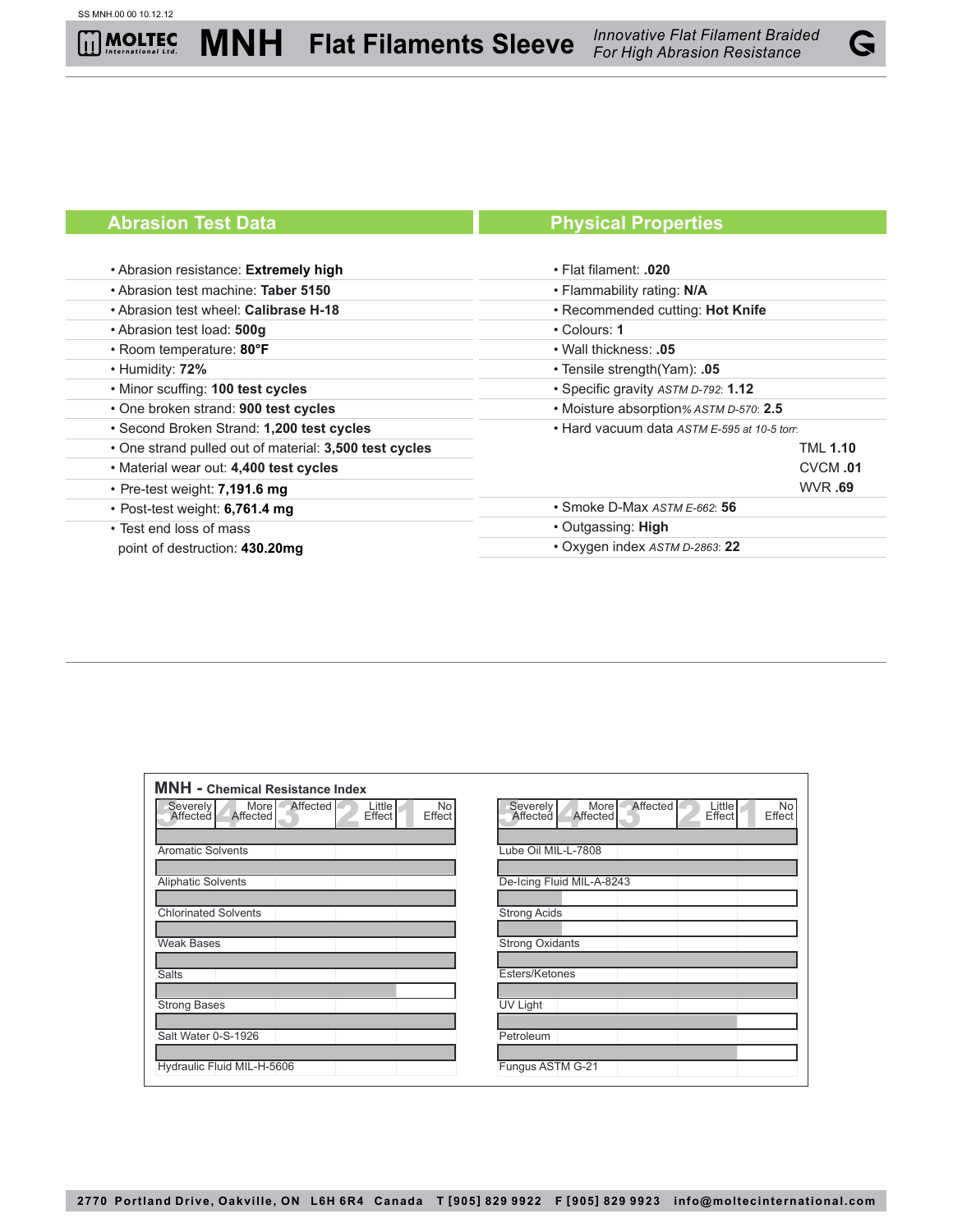#### SS MDW.00 00 10.12.12

# **MOLTEC MDW Flexible Wrap Sleeve** *Harsh Environment Protection With Easy On, Easy Off Hook & Loop Closure*



MDW is the answer to organizing and controlling wires, cables and hoses that are subject to constant and extreme use. The flexible sleeve is made from tightly woven ballistic nylon with an aggressive industrial strength hook and loop closure. MDW is used to keep wires together, prevent abrasion damage on hoses & cables and to prevent chains from damaging expensive finished surfaces. MDW provides greater abrasion resistance and water repellency compared to other nylon sleeves. It is extremely flexible and easy to install over single or multiple hoses. In the event of a hose rupture, the high strength sleeving helps prevent high pressure fluid from becoming a danger to equipment operators and other personnel.



- Tightly woven ballistic nylon construction
- Heavy duty, oversize hook and loop closure
- Repels liquids
- Resists and prevents damage from UV, abrasion, gasoline, engine chemicals and salt water
- Deflects high pressure hose ruptures
- Colour: Black





**Melt Point** ASTM D-2117 410ºF (374ºC) **Maximum Continuous** Mil-I-23053 200ºF (93.3ºC) **Minimum Continuous** -60ºF (-51.1ºC)



| <b>Order Number</b> | Nominal<br>Width | Wall<br><b>Thickness</b> |       | Hook & Loop<br>Width |      | Weight  |          | <b>Standard Spool</b><br><b>Put-Ups</b> |     |
|---------------------|------------------|--------------------------|-------|----------------------|------|---------|----------|-----------------------------------------|-----|
|                     | (NW)             | (mm)                     | (in)  | (mm)                 | (in) | Kg/100m | Lbs/100' | (M)                                     | (F) |
| MDW1.00BK.7.5       | 1"               | 6.6                      | 0.26" | 25.4                 | 1"   | 1.22    | 0.82     | 7.5                                     | 25  |
| MDW1.50BK.7.5       | 11/2"            | 6.6                      | 0.26" | 25.4                 | 1"   | 1.63    | 1.10     | 7.5                                     | 25  |
| MDW2.00BK.7.5       | 2"               | 6.6                      | 0.26" | 25.4                 | 1"   | 2.38    | 1.60     | 7.5                                     | 25  |
| MDW2.50BK.7.5       | 21/2"            | 6.6                      | 0.26" | 25.4                 | 1"   | 3.72    | 2.50     | 7.5                                     | 25  |
| MDW3.00BK.7.5       | 3"               | 6.6                      | 0.26" | 25.4                 | 1"   | 5.05    | 3.40     | 7.5                                     | 25  |
| MDW3.50BK.7.5       | 31/2"            | 6.6                      | 0.26" | 25.4                 | 1"   | 6.24    | 4.20     | 7.5                                     | 25  |
| MDW4.00BK.7.5       | 4"               | 6.6                      | 0.26" | 25.4                 | 1"   | 9.66    | 6.50     | 7.5                                     | 25  |
| MDW4.50BK.7.5       | 4 1/2"           | 6.6                      | 0.26" | 25.4                 | 1"   | 12.34   | 8.30     | 7.5                                     | 25  |
| MDW6.00BK.7.5       | 6"               | 6.6                      | 0.26" | 25.4                 | 1"   | 31.21   | 21.0     | 7.5                                     | 25  |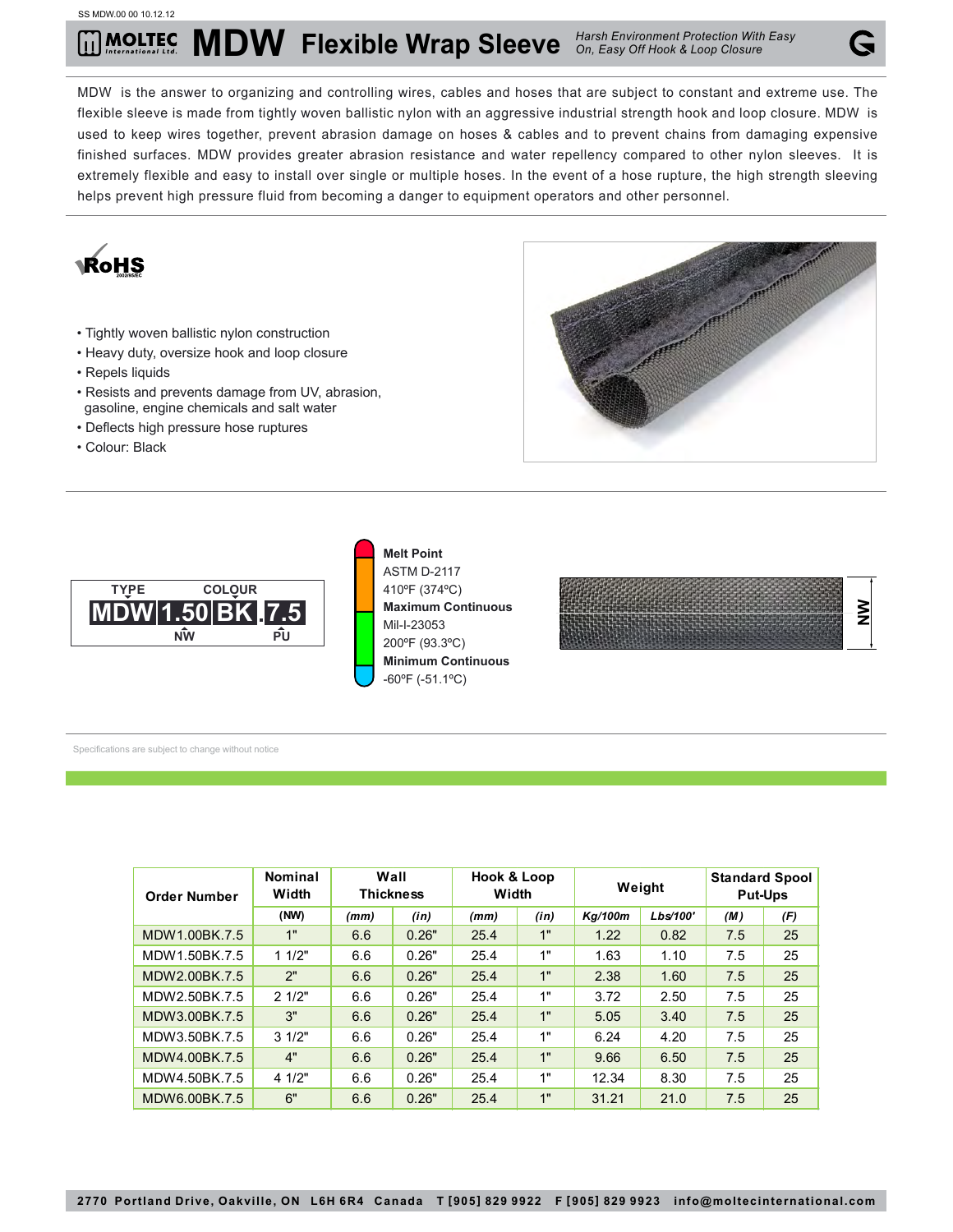$\overline{\mathbf{H}}$ 

# **MDW Flexible Wrap Sleeve** *Harsh Environment Protection With Easy On, Easy Off Hook & Loop Closure*



# **Abrasion Test Data Physical Properties**

| • Abrasion resistance: Extremely high               | • Monofilament diameter: N/A                |
|-----------------------------------------------------|---------------------------------------------|
| • Abrasion test machine: Taber 5150                 | • Flammability rating: N/A                  |
| • Abrasion test wheel: Calibrase H-18               | • Recommended cutting: Scissors             |
| • Abrasion test load: 500g                          | $\cdot$ Colours: 1                          |
| • Room temperature: 84°F                            | • Wall thickness: .026                      |
| $\cdot$ Humidity: 74%                               | • Tensile strength: N/A                     |
| . First signs of slight fraying: 5,000 test cycles  | • Specific gravity ASTM D-792: 1.13         |
| . Visible small hole in material: 7,500 test cycles | • Moisture absorption% ASTM D-570: 2.7      |
| . Material wear out: 8,500 test cycles              | • Hard vacuum data ASTM E-595 at 10-5 torr. |
| • Pre-test weight: 6,903.10 mg                      | <b>TML 1.10</b>                             |
| • Post-test weight: 5,911.80 mg                     | CVCM.01                                     |
| • Test end loss of mass                             | <b>WVR.69</b>                               |
| point of destruction: 991.30mg                      | $\cdot$ Smoke D-Max $ASTME-662$ : 56        |
|                                                     | • Outgassing: High                          |
|                                                     | • Oxygen index ASTM D-2863: 22              |

| <b>MDW</b> - Chemical Resistance Index                                                   |                                                                                          |
|------------------------------------------------------------------------------------------|------------------------------------------------------------------------------------------|
| Affected<br>Little<br>Effect<br>More<br>Affected<br>No<br>Effect<br>Severely<br>Affected | Affected<br>More<br>Severely<br>Little<br>Effect<br>No<br>Affected<br>Effect<br>Affected |
| <b>Aromatic Solvents</b>                                                                 | Lube Oil MIL-L-7808                                                                      |
| <b>Aliphatic Solvents</b>                                                                | De-Icing Fluid MIL-A-8243                                                                |
| <b>Chlorinated Solvents</b>                                                              | <b>Strong Acids</b>                                                                      |
| <b>Weak Bases</b>                                                                        | <b>Strong Oxidants</b>                                                                   |
| <b>Salts</b>                                                                             | Esters/Ketones                                                                           |
| <b>Strong Bases</b>                                                                      | <b>UV Light</b>                                                                          |
| Salt Water 0-S-1926                                                                      | Petroleum                                                                                |
| Hydraulic Fluid MIL-H-5606                                                               | Fungus ASTM G-21                                                                         |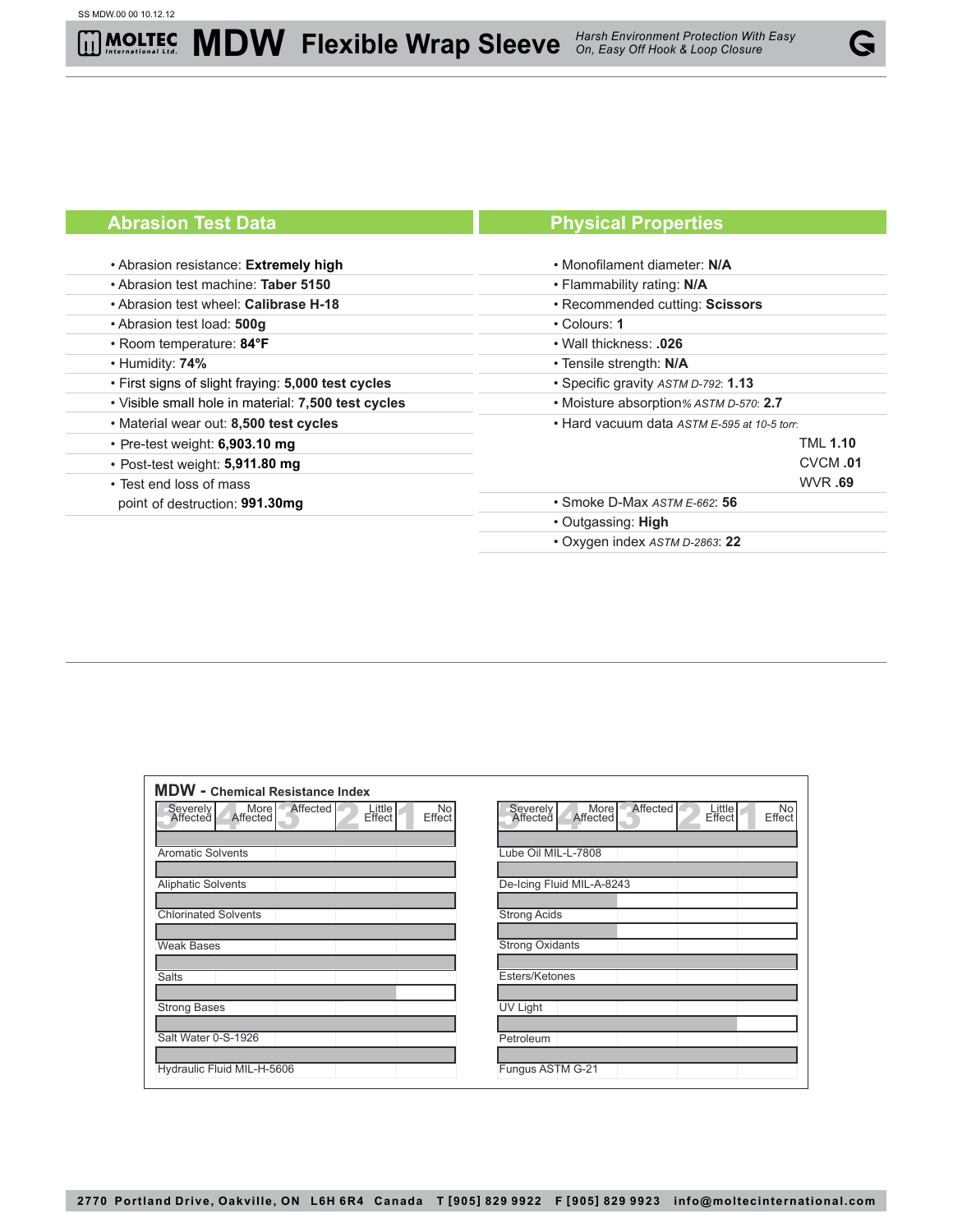MDP provides tough hose protection in two ways. First, the ISO 6945 spec, MDP's unique .08" thick tubular weave design will withstand greater than 200,000 abrasion cycles without wearing through the fabric. Additionally, the exceptionally smooth inner wall provides easy installation and minimizes any internal abrasion problems. The tightly woven nylon construction is extremely flexible and resists chemical and ultraviolet degradation. MDP is perfect for industrial and construction applications where ISO certified hose protection is called for.



- Heavy duty, .08" wall thickness
- ISO 6945 certified
- Professional grade construction
- Smooth inner wall prevents internal abrasion damage
- Braided nylon resists UV, salt, chemicals, vermin & rot
- Halogen free
- Colour: black





**Melt Point** ASTM D-2117 410°F (210°C) **Maximum Continuous** Mil-I-23053 248°F (120°C) **Minimum Continuous** -49°F (-45°C)

|        | $\sim$<br>> |
|--------|-------------|
| m<br>- |             |

| <b>Order Number</b> | <b>Nominal</b><br>Width | Wall<br><b>Standard</b><br>Weight<br><b>Thickness</b><br><b>Spool Put-Ups</b> |       |                |          |     |     |
|---------------------|-------------------------|-------------------------------------------------------------------------------|-------|----------------|----------|-----|-----|
|                     | (NW)                    | (mm)                                                                          | (in)  | <b>Kg/100m</b> | Lbs/100' | (M) | (F) |
| MDP0.75BK.15        | 0.75"                   | 2.0                                                                           | 0.08" | 6.58           | 4.43     | 15  | 50  |
| MDP0.93BK.15        | 0.93"                   | 2.0                                                                           | 0.08" | 8.19           | 5.51     | 15  | 50  |
| MDP1.13BK.15        | 1.13"                   | 2.0                                                                           | 0.08" | 10.63          | 7.15     | 15  | 50  |
| MDP1.25BK.15        | 1.25"                   | 2.0                                                                           | 0.08" | 11.06          | 7.44     | 15  | 50  |
| MDP1.35BK.15        | 1.35"                   | 2.0                                                                           | 0.08" | 11.92          | 8.02     | 15  | 50  |
| MDP1.43BK.15        | 1.43"                   | 2.0                                                                           | 0.08" | 12.37          | 8.32     | 15  | 50  |
| MDP1.63BK.15        | 1.63"                   | 2.0                                                                           | 0.08" | 14.06          | 9.53     | 15  | 50  |
| MDP1.81BK.15        | 1.81"                   | 2.0                                                                           | 0.08" | 15.92          | 10.71    | 15  | 50  |
| MDP2.19BK.15        | 2.19"                   | 2.0                                                                           | 0.08" | 18.30          | 12.31    | 15  | 50  |
| MDP2.63BK.15        | 2.63"                   | 2.0                                                                           | 0.08" | 22.04          | 14.83    | 15  | 50  |
| MDP2.88BK.15        | 2.88"                   | 2.0                                                                           | 0.08" | 25.71          | 17.30    | 15  | 50  |
| MDP3.13BK.7.5       | 3.13"                   | 2.0                                                                           | 0.08" | 26.81          | 18.04    | 7.5 | 25  |
| MDP3.38BK.7.5       | 3.38"                   | 2.0                                                                           | 0.08" | 29.89          | 20.11    | 7.5 | 25  |
| MDP3.63BK.7.5       | 3.63"                   | 2.0                                                                           | 0.08" | 32.10          | 21.60    | 7.5 | 25  |
| MDP4.00BK.7.5       | 4.00"                   | 2.0                                                                           | 0.08" | 34.96          | 23.52    | 7.5 | 25  |

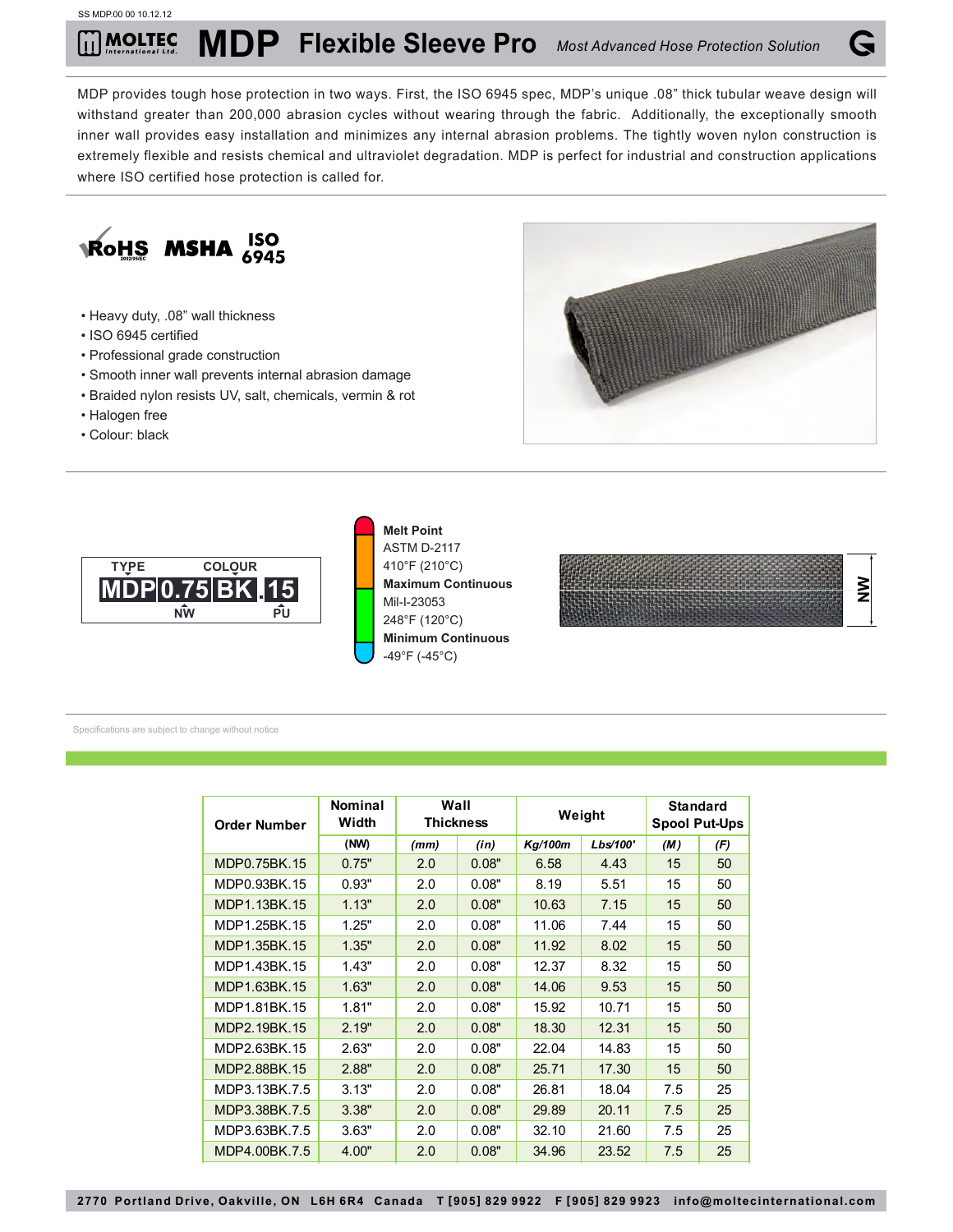liil

# **Abrasion Test Data Physical Properties**

G

| • Abrasion resistance: Extremely high                             | • Monofilament diameter: N/A                |  |  |
|-------------------------------------------------------------------|---------------------------------------------|--|--|
| • Abrasion test machine: Taber 5150                               | • Flammability rating: N/A                  |  |  |
| • Abrasion test wheel: Calibrase H-18                             | • Recommended cutting: Scissors             |  |  |
| • Abrasion test load: 500g                                        | $\cdot$ Colours: 1                          |  |  |
| • Room temperature: 85°F                                          | • Wall thickness: .080                      |  |  |
| $\cdot$ Humidity: 74%                                             | • Tensile strength: N/A                     |  |  |
| . Minimal visible wearing into material: 400 test cycles          | • Specific gravity ASTM D-792: 1.14         |  |  |
| . Visible wearing into material: 3,000 test cycles                | • Moisture absorption% ASTM D-570: 2.7      |  |  |
| . Heavy wear but not yet through the material: 11,000 test cycles | • Hard vacuum data ASTM E-595 at 10-5 torr. |  |  |
| . Material wear out: 13,000 test cycles                           | <b>TML 1.10</b>                             |  |  |
| $\cdot$ Pre-test weight: 14,096 mg                                | CVCM.01                                     |  |  |
| • Post-test weight: 11,705 mg                                     | <b>WVR.69</b>                               |  |  |
| • Test end loss of mass                                           | • Smoke D-Max ASTM E-662: N/A               |  |  |
| point of destruction: 2,391 mg                                    | • Outgassing: High                          |  |  |
|                                                                   | • Oxygen index ASTM D-2863: 22              |  |  |

| <b>MDP</b> - Chemical Resistance Index                                                   |                                                                                                 |
|------------------------------------------------------------------------------------------|-------------------------------------------------------------------------------------------------|
| Affected<br>Little<br>More<br>No<br>Severely<br>Effect<br>Affected<br>Affected<br>Effect | Affected<br>More<br>Little<br>No<br>Severely<br>Affected<br><b>Affected</b><br>Effect<br>Effect |
| <b>Aromatic Solvents</b>                                                                 | Lube Oil MIL-L-7808                                                                             |
| <b>Aliphatic Solvents</b>                                                                | De-Icing Fluid MIL-A-8243                                                                       |
| <b>Chlorinated Solvents</b>                                                              | <b>Strong Acids</b>                                                                             |
| <b>Weak Bases</b>                                                                        | <b>Strong Oxidants</b>                                                                          |
| <b>Salts</b>                                                                             | Esters/Ketones                                                                                  |
| <b>Strong Bases</b>                                                                      | <b>UV Light</b>                                                                                 |
| Salt Water 0-S-1926                                                                      | Petroleum                                                                                       |
| Hydraulic Fluid MIL-H-5606                                                               | Fungus ASTM G-21                                                                                |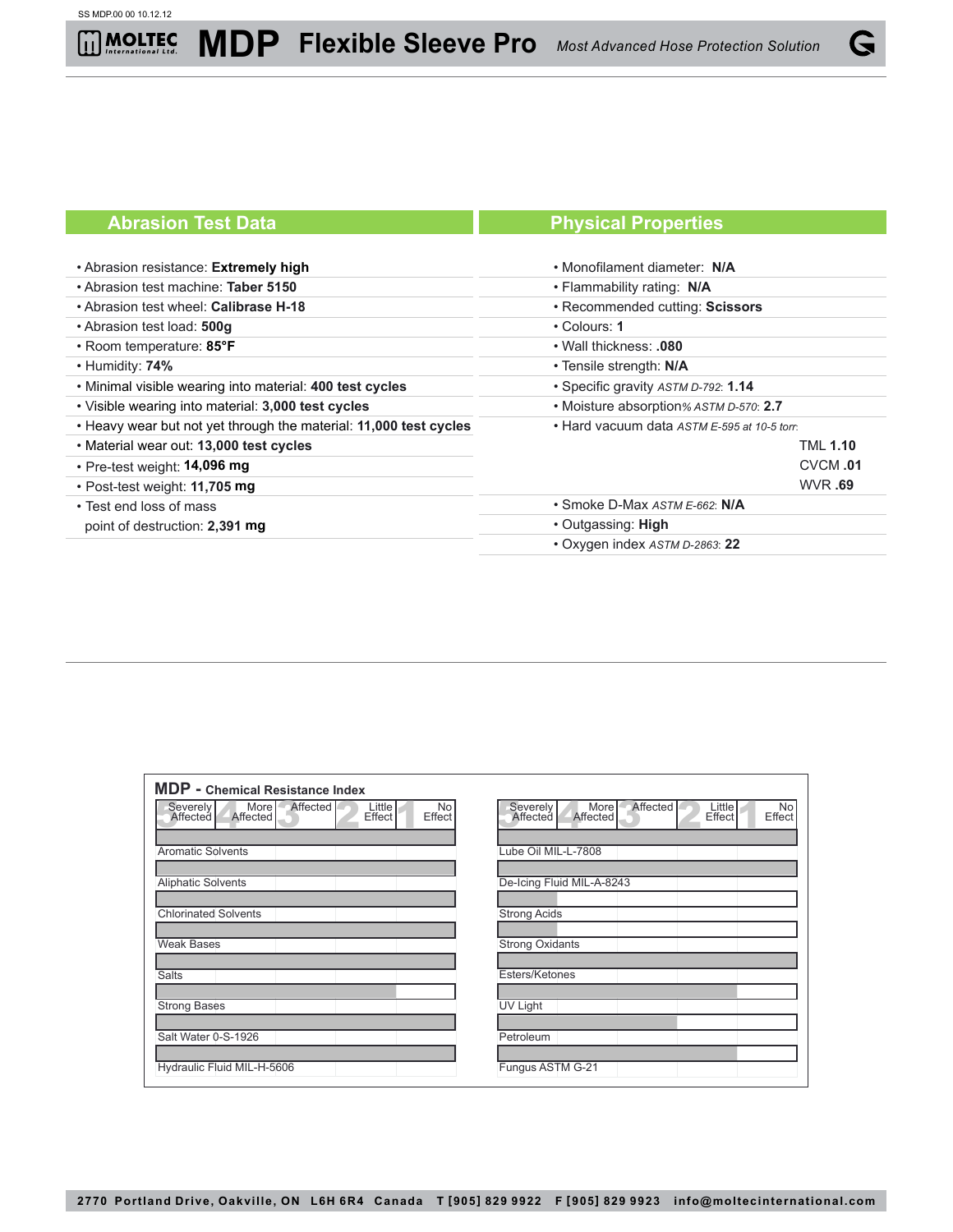### SS MFR.00 00 10.12.12

**MFR** *Flexible, Semi-Rigid Split Sleeving* **Braided Wrap Sleeve** *Will Not Support Combustion* **MOLTEC** 

Flame spread is a vital safety consideration in applications as diverse as home built aircraft wiring for safely managing sound & lighting cables at clubs, concerts and theaters. To accommodate these issues and to provide unequaled flexibility and access, we have developed this unique sleeving product. MFR self-extinguishing fully complies with UL standard VW-1. The addition of a organic flame inhibitor to our triaxially braided split sleeving provides the perfect solution to a wide range of cable management needs. Easy slip over installation, complete access along the entire run, economy, durability and UL certified flame retardant make MFR ideal when the goal is to manage wires and cables safely and effectively.



- VW-1, FAR 25
- Easy, cost and labour effective wraparound installation
- More flexible than spiral wrap of split convoluted tubing
- 25% edge overlap
- Resists chemicals & solvents
- Cut and abrasion resistant
- Colour: Black w/ White tracer (TB)





**Melt Point** ASTM D-2117 446°F (230°C) **Maximum Continuous** Mil-I-23053 257°F (125°C) **Minimum Continuous** -94°F (-70°C)



| <b>Order Number</b> | <b>Nominal</b><br>Width | Wall<br><b>Thickness</b> |        |                | Weight   | <b>Standard Spool</b><br>Put-Ups [Box B] |     |
|---------------------|-------------------------|--------------------------|--------|----------------|----------|------------------------------------------|-----|
|                     | (NW)                    | (mm)                     | (in)   | <b>Kg/100m</b> | Lbs/100' | (M)                                      | (F) |
| MFR0.13TB.30        | 1/8"                    | 0.61                     | 0.024" | 0.30           | 0.20     | 30                                       | 100 |
| MFR0.25TB.30        | 1/4"                    | 0.64                     | 0.025" | 0.89           | 0.60     | 30                                       | 100 |
| MFR0.38TB.22        | 3/8"                    | 0.64                     | 0.025" | 1.78           | 1.20     | 22                                       | 75  |
| MFR0.50TB.22        | 1/2"                    | 0.64                     | 0.025" | 2.08           | 1.40     | 22                                       | 75  |
| MFR0.75TB.15        | 3/4"                    | 0.64                     | 0.025" | 2.38           | 1.60     | 15                                       | 50  |
| MFR1.00TB.15        | 1"                      | 0.97                     | 0.038" | 2.97           | 2.00     | 15                                       | 50  |
| MFR1.25TB.7.5       | 11/4"                   | 0.97                     | 0.038" | 3.57           | 2.40     | 7.5                                      | 25  |
| MFR1.50TB.7.5       | 11/2"                   | 0.97                     | 0.038" | 4.01           | 2.70     | 7.5                                      | 25  |
| MFR2.00TB.7.5       | 2"                      | 0.97                     | 0.038" | 5.35           | 3.60     | 7.5                                      | 25  |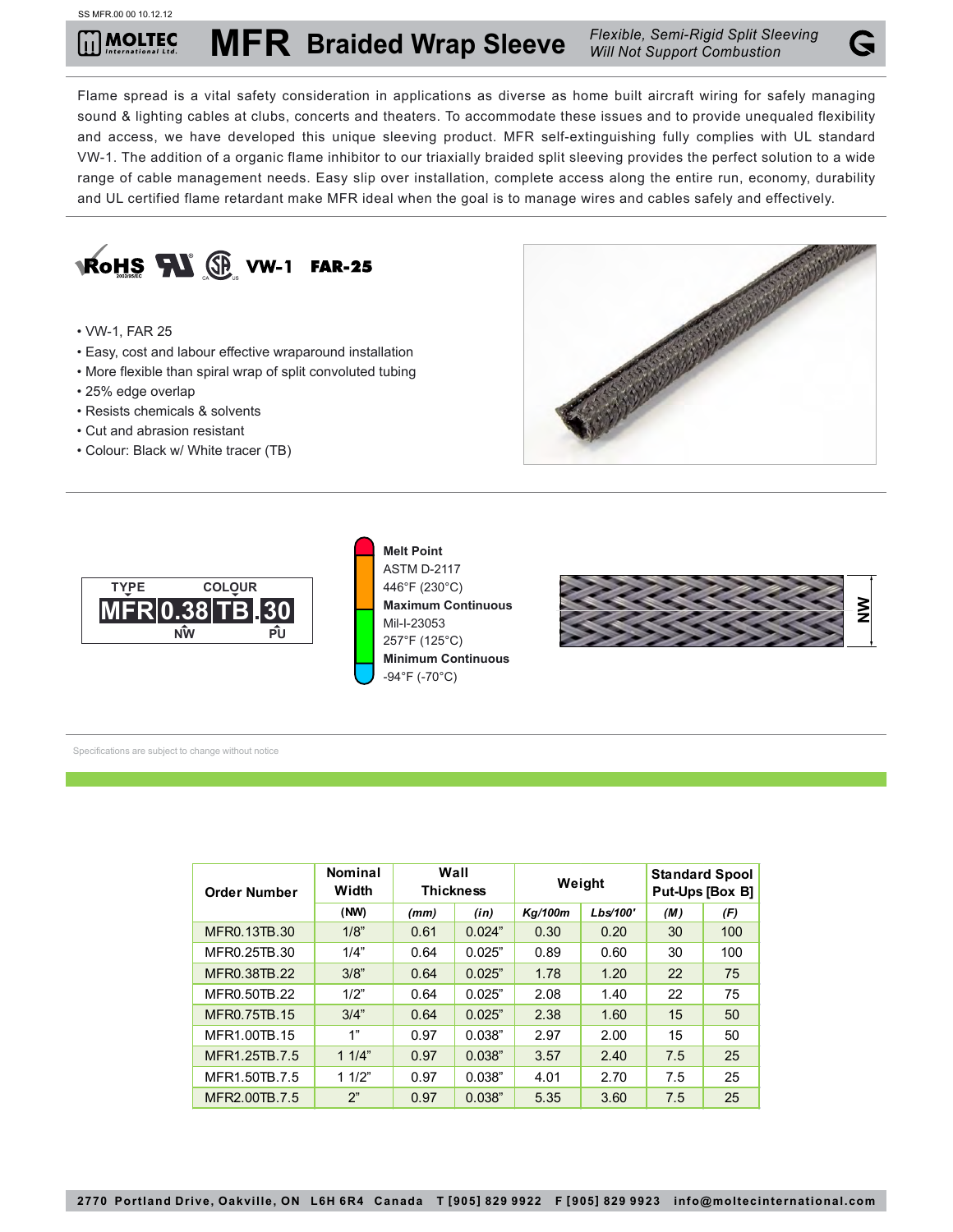**MFR** *Flexible, Semi-Rigid Split Sleeving* **Braided Wrap Sleeve** *Will Not Support Combustion*



# **Abrasion Test Data Physical Properties**

| • Abrasion resistance: High                               | • Monofilament diameter ASTM D-204: .008-.015    |  |  |
|-----------------------------------------------------------|--------------------------------------------------|--|--|
| • Abrasion test machine: Taber 5150                       | • Flammability rating FMVSS-302 Approved: VW-1   |  |  |
| • Abrasion test wheel: Calibrase H-18                     | • Recommended cutting: Scissors / HK             |  |  |
| • Abrasion test load: 500g                                | • Colours: 1                                     |  |  |
| • Room temperature: 70°F                                  | • Wall thickness: .024-.038                      |  |  |
| $\cdot$ Humidity: 63%                                     | • Tensile strength ASTM D-2256 Lbs (Yarn): 4-6.5 |  |  |
| • Slight scuffing visible: 500 test cycles                | • Specific gravity ASTM D-792: 1.38              |  |  |
| . Visible wear & five broken filaments: 1,200 test cycles | • Moisture absorption% ASTM D-570: .1-.2         |  |  |
| • Material wear out: 1,600 test cycles                    | • Hard vacuum data ASTM E-595 at 10-5 torr:      |  |  |
| $\cdot$ Pre-test weight: 3,469.8 mg                       | <b>TML.19</b>                                    |  |  |
| $\cdot$ Post-test weight: 3,114.0 mg                      | CVCM.04                                          |  |  |
| • Test end loss of mass                                   | <b>WVR.06</b>                                    |  |  |
| point of destruction: 355.8 mg                            | • Smoke D-Max ASTM E-662: 275                    |  |  |
|                                                           | • Outgassing: Med                                |  |  |
|                                                           | • Oxygen index ASTM D-2863: 31                   |  |  |
|                                                           |                                                  |  |  |

| <b>MFR</b> - Chemical Resistance Index                                                          |                                                                                            |
|-------------------------------------------------------------------------------------------------|--------------------------------------------------------------------------------------------|
| Affected<br>More<br><b>Little</b><br>No<br>Severely<br>Affected<br>Affected<br>Effect<br>Effect | Affected<br>More<br>Little<br>Severely<br>No<br>Affected  <br>Affected<br>Effect<br>Effect |
| <b>Aromatic Solvents</b>                                                                        | Lube Oil MIL-L-7808                                                                        |
|                                                                                                 |                                                                                            |
| <b>Aliphatic Solvents</b>                                                                       | De-Icing Fluid MIL-A-8243                                                                  |
| <b>Chlorinated Solvents</b>                                                                     | <b>Strong Acids</b>                                                                        |
| <b>Weak Bases</b>                                                                               | <b>Strong Oxidants</b>                                                                     |
| <b>Salts</b>                                                                                    | Esters/Ketones                                                                             |
| <b>Strong Bases</b>                                                                             | UV Light                                                                                   |
| Salt Water 0-S-1926                                                                             | Petroleum                                                                                  |
| Hydraulic Fluid MIL-H-5606                                                                      | Fungus ASTM G-21                                                                           |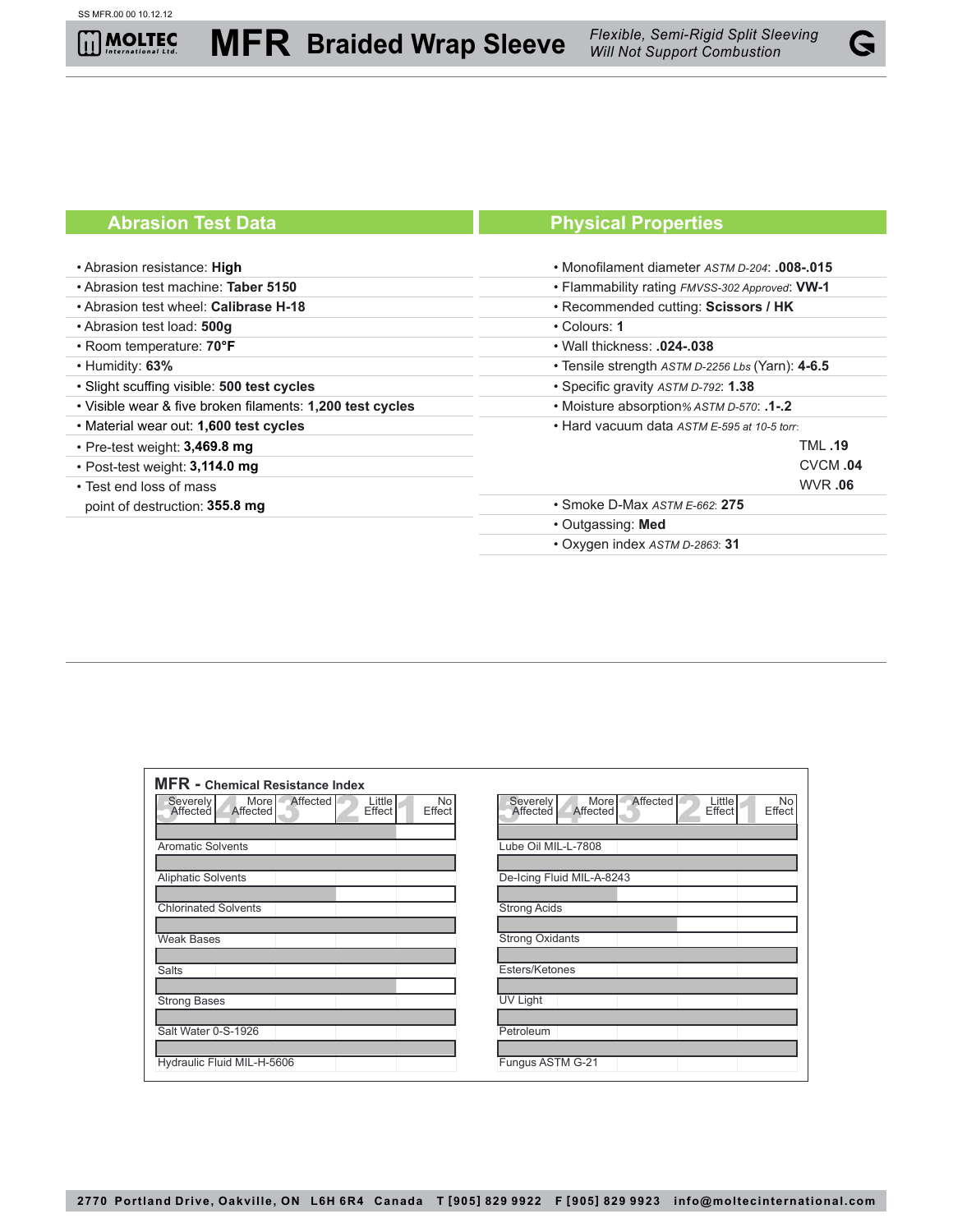#### SS MFG.00 00 10.12.12

## **MFG** *Resin Coated Fiberglass* **Saturated Fiberglass** *Protects To 1,200°F* **MOLTEC**

MFG is an extremely high temperature resistant sleeve commonly used as thermal protection for wires, cables and hoses that are subjected to continuous and extreme high temperature environments, such as engine manifolds and exhaust systems. It is braided from fiberglass yarns and coated with high temperature resins. MFG is tough and durable, maintaining its tight structure under extreme vibration, abrasion, mechanical stress and temperature variations. MFG installs easily over a variety of applications to either deflect or retain heat in environments up to 1,200° F.



| <b>Order Number</b> | Width |      | <b>Diameter</b> |      | Weight<br><b>Thickness</b> |         | <b>Spool Put-Ups</b> |     |     |
|---------------------|-------|------|-----------------|------|----------------------------|---------|----------------------|-----|-----|
|                     | (NW)  | (mm) | (in)            | (mm) | (in)                       | Kg/100m | Lbs/100'             | (M) | (F) |
| MFG0.25BK.15        | 1/4"  | 9.5  | 3/8"            | 0.79 | 0.031"                     | 2.97    | 2.00                 | 15  | 50  |
| MFG0.38BK.15        | 3/8"  | 15.9 | 5/8"            | 1.09 | 0.043"                     | 4.90    | 3.30                 | 15  | 50  |
| MFG0.50BK.15        | 1/2"  | 19.1 | 3/4"            | 1.17 | 0.046"                     | 7.13    | 4.80                 | 15  | 50  |
| MFG0.63BK.15        | 5/8"  | 22.2 | 7/8"            | 1.17 | 0.046"                     | 7.88    | 5.30                 | 15  | 50  |
| MFG0.75BK.15        | 3/4"  | 28.6 | 11/8"           | 1.17 | 0.046"                     | 9.51    | 6.40                 | 15  | 50  |
| MFG0.88BK.15        | 7/8"  | 31.8 | 11/4"           | 1.17 | 0.046"                     | 12.93   | 8.70                 | 15  | 50  |
| MFG1.00BK.7.5       | 1"    | 41.3 | 15/8"           | 1.45 | 0.057"                     | 15.61   | 10.50                | 7.5 | 25  |
| MFG1.50BK.7.5       | 11/2" | 66.7 | 25/8"           | 1.55 | 0.061"                     | 23.78   | 16.00                | 7.5 | 25  |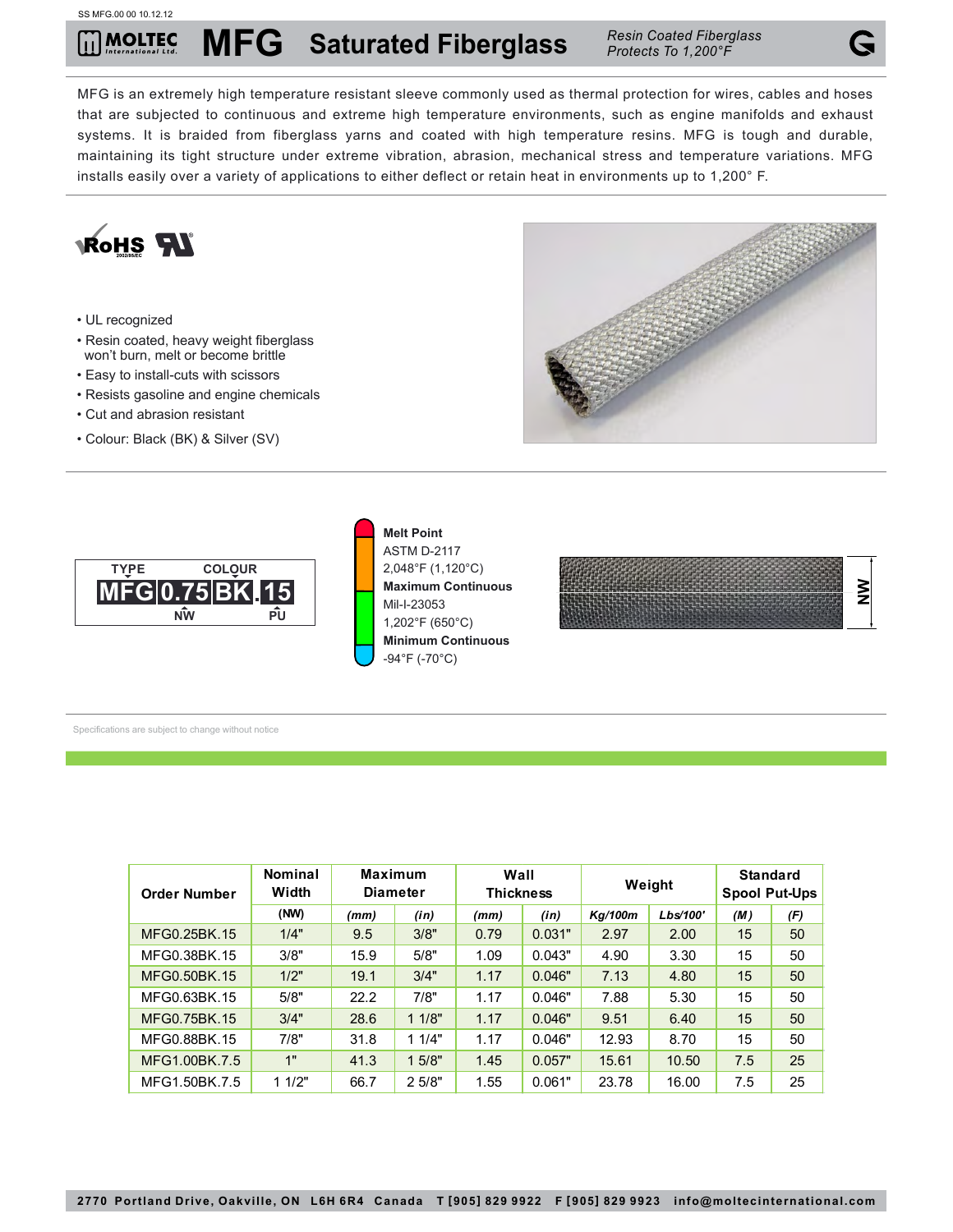# **MFG** *Resin Coated Fiberglass* **Saturated Fiberglass** *Protects To 1,200°F*

# **Abrasion Test Data Physical Properties**

#### • Abrasion resistance: **High** • Abrasion test machine: **Taber 5150** • Abrasion test wheel: **Calibrase H-18** • Abrasion test load: **500g** • Room temperature: **73 °F** • Humidity: **55%** • Visible minor scuffing: **200 test cycles** • Scuffing and wear continues: **500 test cycles** • Several Broken Strands: **1,300 test cycles**   $\cdot$  Material wear out: **1,650 test cycles** • Pre-test weight: **19,411.6 mg** • Post-test weight: **17,154.5 mg** • Test end loss of mass point of destruction: **2,257.1 mg**  $\overline{a}$ • Monofilament diameter: **N/A** • Flammability rating: **VW-1** • Recommended cutting: **Scissors** • Colours: **2** • Wall thickness: **.031-.061** • Tensile strength *ASTM D-2256 Lbs* (Yarn): **N/A** • Specific gravity *ASTM D-792*: **1.0-1.8** • Moisture absorption*% ASTM D-570*: **.01** • Hard vacuum data *ASTM E-595 at 10-5 torr*: TML **.02** CVCM **.01** WVR **.00** • Smoke D-Max *ASTM E-662*: **N/A** • Outgassing: **Low** • Oxygen index *ASTM D-2863*: **N/A**

| <b>MFG</b> - Chemical Resistance Index                                                   |                                                                                                 |
|------------------------------------------------------------------------------------------|-------------------------------------------------------------------------------------------------|
| Affected<br>More<br>Affected<br>Little<br>No<br>Severely<br>Affected<br>Effect<br>Effect | Affected<br>More<br>Little<br>Severely<br>No<br>Affected<br><b>Affected</b><br>Effect<br>Effect |
| <b>Aromatic Solvents</b>                                                                 | Lube Oil MIL-L-7808                                                                             |
|                                                                                          |                                                                                                 |
| <b>Aliphatic Solvents</b>                                                                | De-Icing Fluid MIL-A-8243                                                                       |
| <b>Chlorinated Solvents</b>                                                              | <b>Strong Acids</b>                                                                             |
| <b>Weak Bases</b>                                                                        | <b>Strong Oxidants</b>                                                                          |
| <b>Salts</b>                                                                             | Esters/Ketones                                                                                  |
| <b>Strong Bases</b>                                                                      | UV Light                                                                                        |
| Salt Water 0-S-1926                                                                      | Petroleum                                                                                       |
| Hydraulic Fluid MIL-H-5606                                                               | Fungus ASTM G-21                                                                                |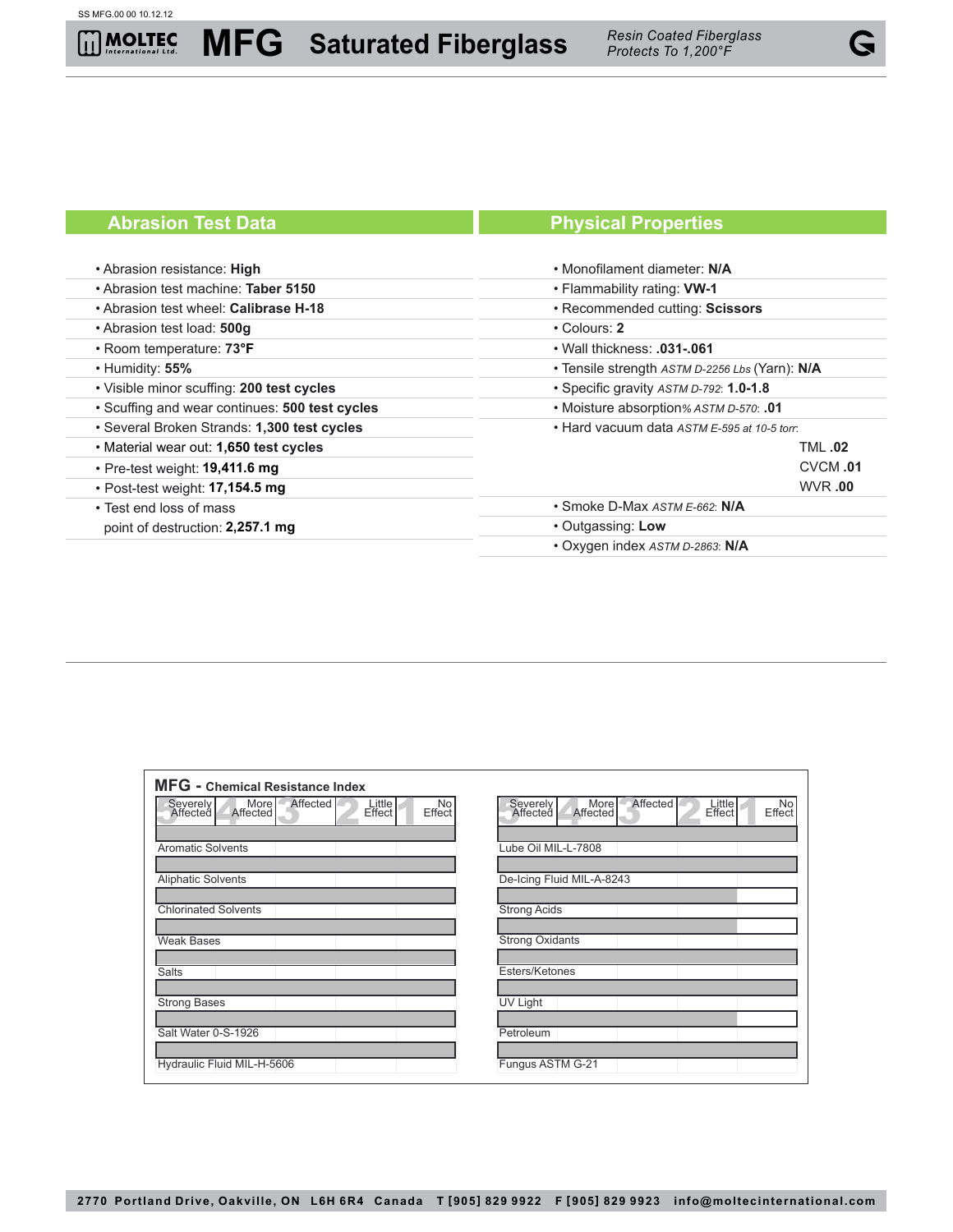**MVW** Fiber Wrap *Woven Volcanic Rock Tape* **Multipler** 

MVW is made from continuous filament basalt fiber and is engineered for protection from temperatures of up to1,500°F. When wrapped around exhaust pipes, the unique construction creates an attractive and durable finished product. It is 25% stronger and provides a 300°F increase in temperature protection over fiberglass wrap. The product is very rugged, and will not exhibit any vibration damage over long periods of use. This fiber wrap is easy to install and will provide a long service life of protection.

MVW reduces under-hood temperatures up to 70%, increases horsepower and fuel efficiency. The fiber works by holding heat within the header, which creates a better exhaust flow. This allows easy removal of spent gasses and creates more airflow to the engine.

- High temperature resistance
- Easy to Install
- Resists gasoline & engine chemicals
- Great appearance
- Colour: Basalt (BA)





**Melt Point** ASTM D-2117 2,400°F (1,316°C) **Maximum Continuous** Mil-I-23053 1,200°F (649°C)

| <b>Order Number</b> | Width | Wall<br><b>Thickness</b> |       | Weight              |      | <b>Standard</b><br><b>Spool Put-Ups</b> |     |
|---------------------|-------|--------------------------|-------|---------------------|------|-----------------------------------------|-----|
|                     | (NW)  | (mm)                     | (in)  | Lbs/100'<br>Kg/100m |      | (M)                                     | (F) |
| MVW1.00BA.15        | 1"    | 1.6                      | 1/16" | 2.53                | 1.70 | 15                                      | 50  |
| MVW2.00BA.15        | ייפ   | 1.6                      | 1/16" | 4.76                | 3.20 | 15                                      | 50  |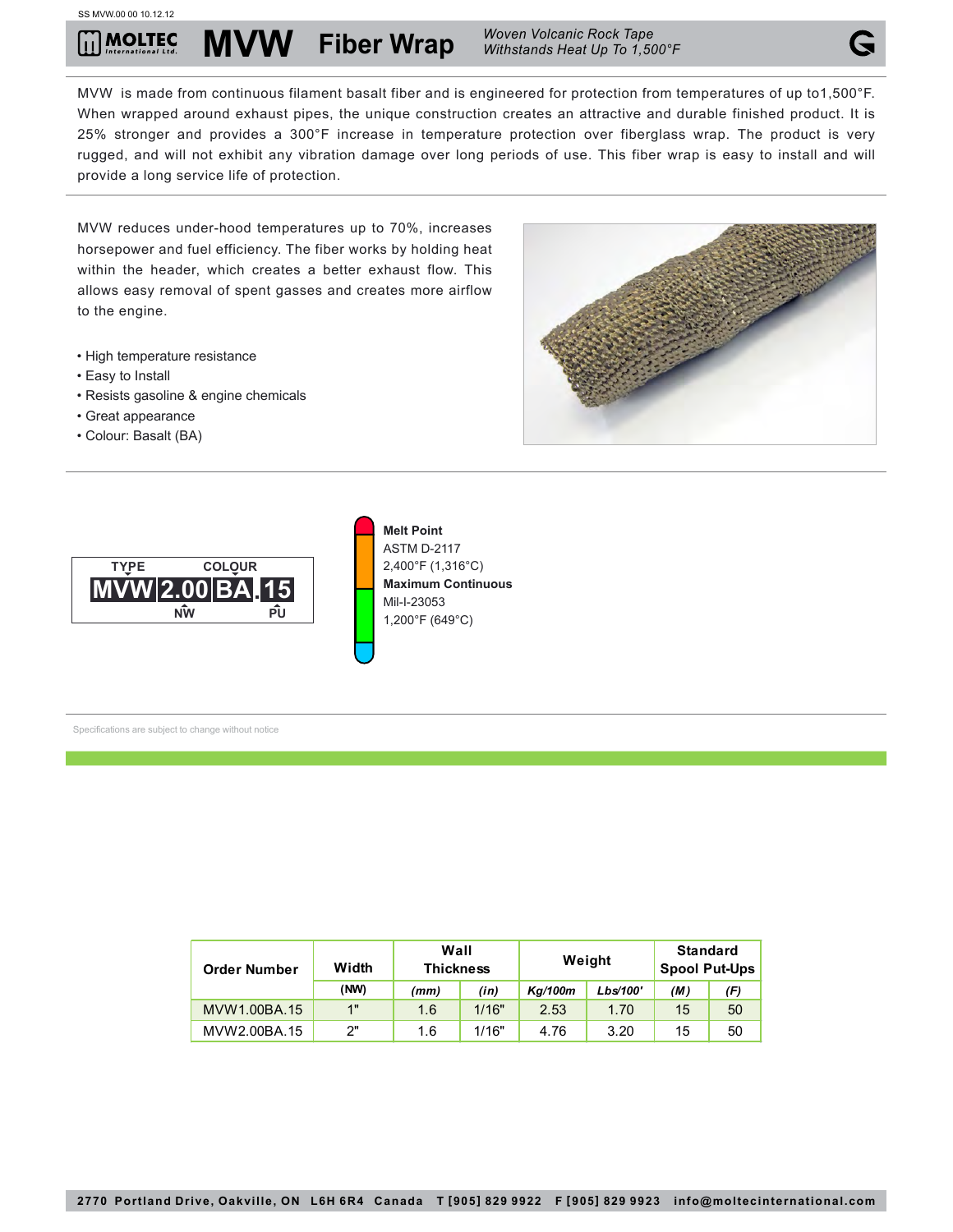

**MVW** *Woven Volcanic Rock Tape* **Fiber Wrap** *Withstands Heat Up To 1,500°F*

# **Abrasion Test Data Physical Properties**

#### • Abrasion resistance: **N/A** • Abrasion test machine: **Taber 5150** • Abrasion test wheel: **Calibrase H-18** • Abrasion test load: **500g** • Monofilament diameter: **N/A** • Flammability rating: **Non Flammable** • Recommended cutting: **Scissors** • Colours: 1 • Wall thickness: **.06**

| <b>MVW</b> - Chemical Resistance Index                                                            |                                                                                                          |
|---------------------------------------------------------------------------------------------------|----------------------------------------------------------------------------------------------------------|
| Affected  <br>Little<br>More<br><b>No</b><br>Severely<br>Affected<br>Effect<br>Effect<br>Affected | <b>Affected</b><br><b>More</b><br>Little<br>No<br>Severely<br>Effect<br>Affected I<br>Affected<br>Effect |
| <b>Aromatic Solvents</b>                                                                          | Lube Oil MIL-L-7808                                                                                      |
| <b>Aliphatic Solvents</b>                                                                         | De-Icing Fluid MIL-A-8243                                                                                |
| <b>Chlorinated Solvents</b>                                                                       | <b>Strong Acids</b>                                                                                      |
| <b>Weak Bases</b>                                                                                 | <b>Strong Oxidants</b>                                                                                   |
| <b>Salts</b>                                                                                      | Esters/Ketones                                                                                           |
| <b>Strong Bases</b>                                                                               | <b>UV Light</b>                                                                                          |
| Salt Water 0-S-1926                                                                               | Petroleum                                                                                                |
| Hydraulic Fluid MIL-H-5606                                                                        | Fungus ASTM G-21                                                                                         |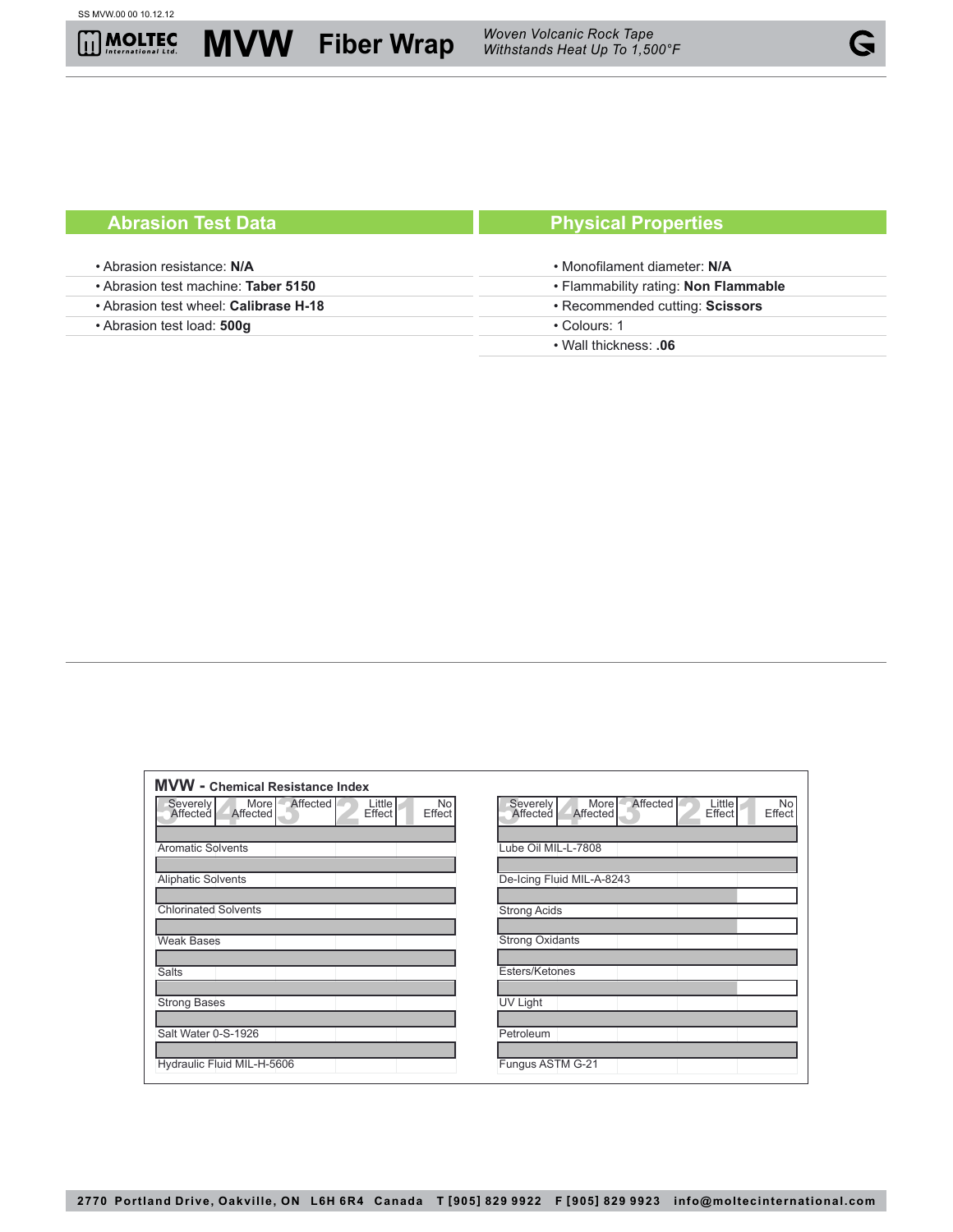#### SS MWW.00 00 10.12.12

**MOLTEC** 

MWW is braided from fiberglass yarns with high temperature coating and hook and loop closure, It is commonly used for protecting welding hoses from molten splatter and abrasion from moving and dragging. This product will withstand continuous exposure to temperatures of 400°F, and intermittent exposure to temperatures of up to1000°F. The heavy duty hook and loop closure ensures a tight seal and allows MWW to be installed easily over existing assemblies. MWW also provides a high level of abrasion and penetration protection to increase the useful life of any hoses exposed to rough or abrasive surfaces.

- Easy to install, cuts with scissors
- Resists damage from UV, gasoline & engine chemicals
- Weld splatter, hot slag, & welding spark protection
- Stays flexible in low temps
- Colour: Black (BK)





**Intermitten Exposure** 1,000°F (538°C) **Maximum Continuous**



| <b>Order Number</b> | Nominal<br>width | <b>Velcro Width</b> |       | Wall<br><b>Thickness</b> |       | Weight         |          | <b>Standard</b><br><b>Spool Put-Ups</b> |     |
|---------------------|------------------|---------------------|-------|--------------------------|-------|----------------|----------|-----------------------------------------|-----|
|                     | (NW)             | (mm)                | (in)  | (mm)                     | (in)  | <b>Kg/100m</b> | Lbs/100' | (M)                                     | (F) |
| MWW1.00BK.15        | 1"               | 21.3                | 0.84" | 1.0                      | 0.04" | 12.48          | 8.40     | 15                                      | 50  |
| MWW1.50BK.15        | 11/2"            | 21.3                | 0.84" | 1.0                      | 0.04" | 16.35          | 11.00    | 15                                      | 50  |
| MWW2.00BK.15        | 2"               | 39.4                | 1.55" | 1.0                      | 0.04" | 20.51          | 13.80    | 15                                      | 50  |
| MWW2.38BK.15        | 23/8"            | 39.4                | 1.55" | 1.0                      | 0.04" | 22.00          | 14.80    | 15                                      | 50  |
| MWW2.75BK.15        | 23/4"            | 39.4                | 1.55" | 1.0                      | 0.04" | 24.37          | 16.40    | 15                                      | 50  |
| MWW3.00BK.15        | 3"               | 39.4                | 1.55" | 1.0                      | 0.04" | 27.35          | 18.40    | 15                                      | 50  |
| MWW3.25BK.15        | $3 \frac{1}{4}$  | 39.4                | 1.55" | 1.0                      | 0.04" | 28.54          | 19.20    | 15                                      | 50  |
| MWW3.50BK.15        | 31/2"            | 39.4                | 1.55" | 1.0                      | 0.04" | 30.32          | 20.40    | 15                                      | 50  |
| MWW4.00BK.15        | 4"               | 39.4                | 1.55" | 1.0                      | 0.04" | 32.25          | 21.70    | 15                                      | 50  |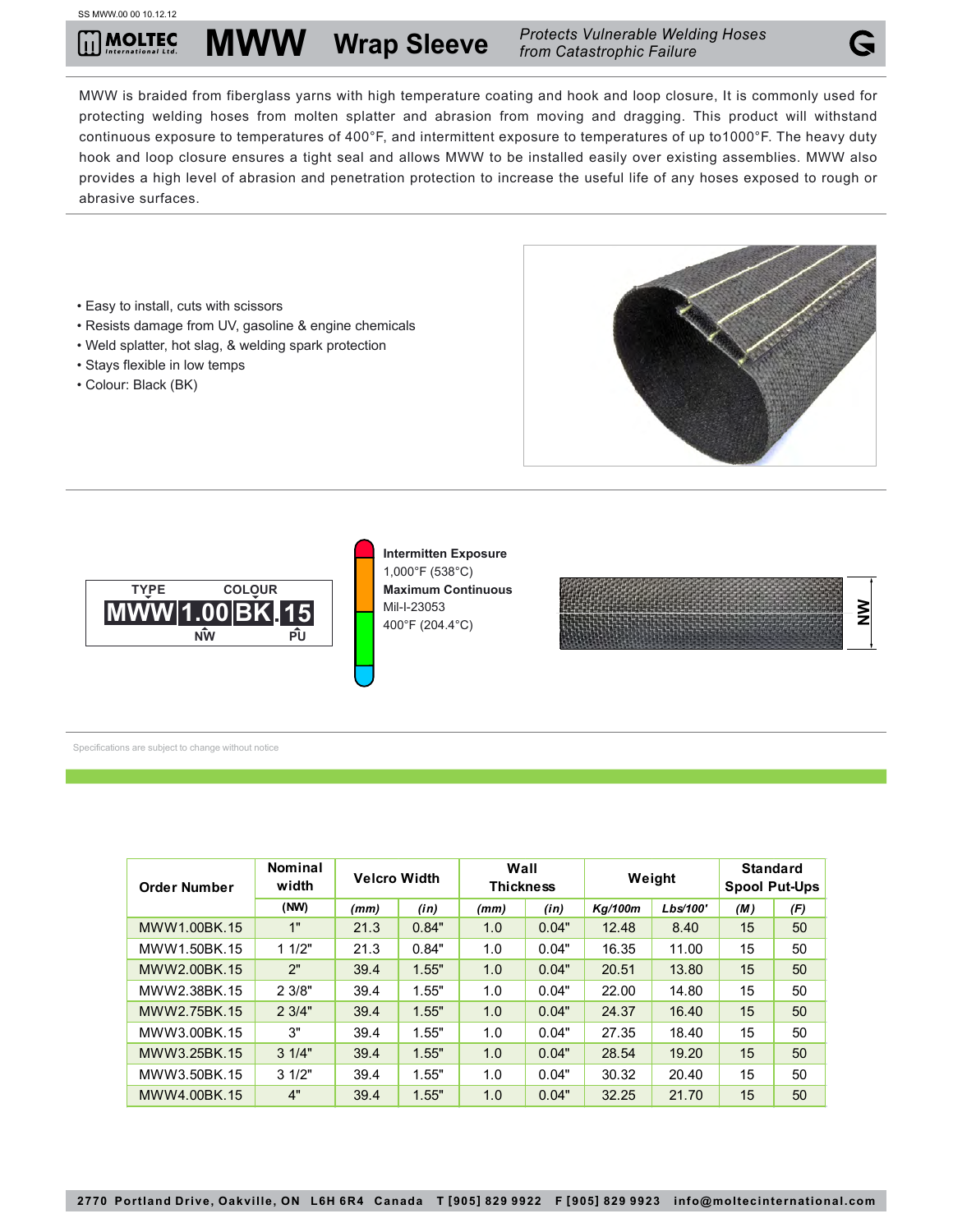

l

• Abrasion resistance: **High** • Abrasion test machine: **Taber 5150** • Abrasion test wheel: **Calibrase H-18** • Abrasion test load: **500g** • Room temperature: **77 °F** • Humidity: **70%**  $\cdot$  Material wear out: **1,060** test cycles • Pre-test weight: **7,857.4 mg** • Post-test weight: **6,602.2 mg** • Test end loss of mass point of destruction: **1,255.2 mg** • Monofilament diameter: **N/A** • Flammability rating *FMVSS-302 Approved* : **VW-1** • Recommended cutting: **Scissor/Shears** • Colours: **1** • Wall thickness: **.04**

| <b>MWW</b> - Chemical Resistance Index                                                          |                                                                                            |
|-------------------------------------------------------------------------------------------------|--------------------------------------------------------------------------------------------|
| Little<br>No<br>Affected<br>Severely<br><b>More</b><br>Affected<br>Affected<br>Effect<br>Effect | Affected<br>More<br>Little<br>No<br>Severely<br>Affected<br>Affected I<br>Effect<br>Effect |
| <b>Aromatic Solvents</b>                                                                        | Lube Oil MIL-L-7808                                                                        |
| <b>Aliphatic Solvents</b>                                                                       | De-Icing Fluid MIL-A-8243                                                                  |
| <b>Chlorinated Solvents</b>                                                                     | <b>Strong Acids</b>                                                                        |
| <b>Weak Bases</b>                                                                               | <b>Strong Oxidants</b>                                                                     |
| <b>Salts</b>                                                                                    | Esters/Ketones                                                                             |
| <b>Strong Bases</b>                                                                             | UV Light                                                                                   |
| Salt Water 0-S-1926                                                                             | Petroleum                                                                                  |
| Hydraulic Fluid MIL-H-5606                                                                      | Fungus ASTM G-21                                                                           |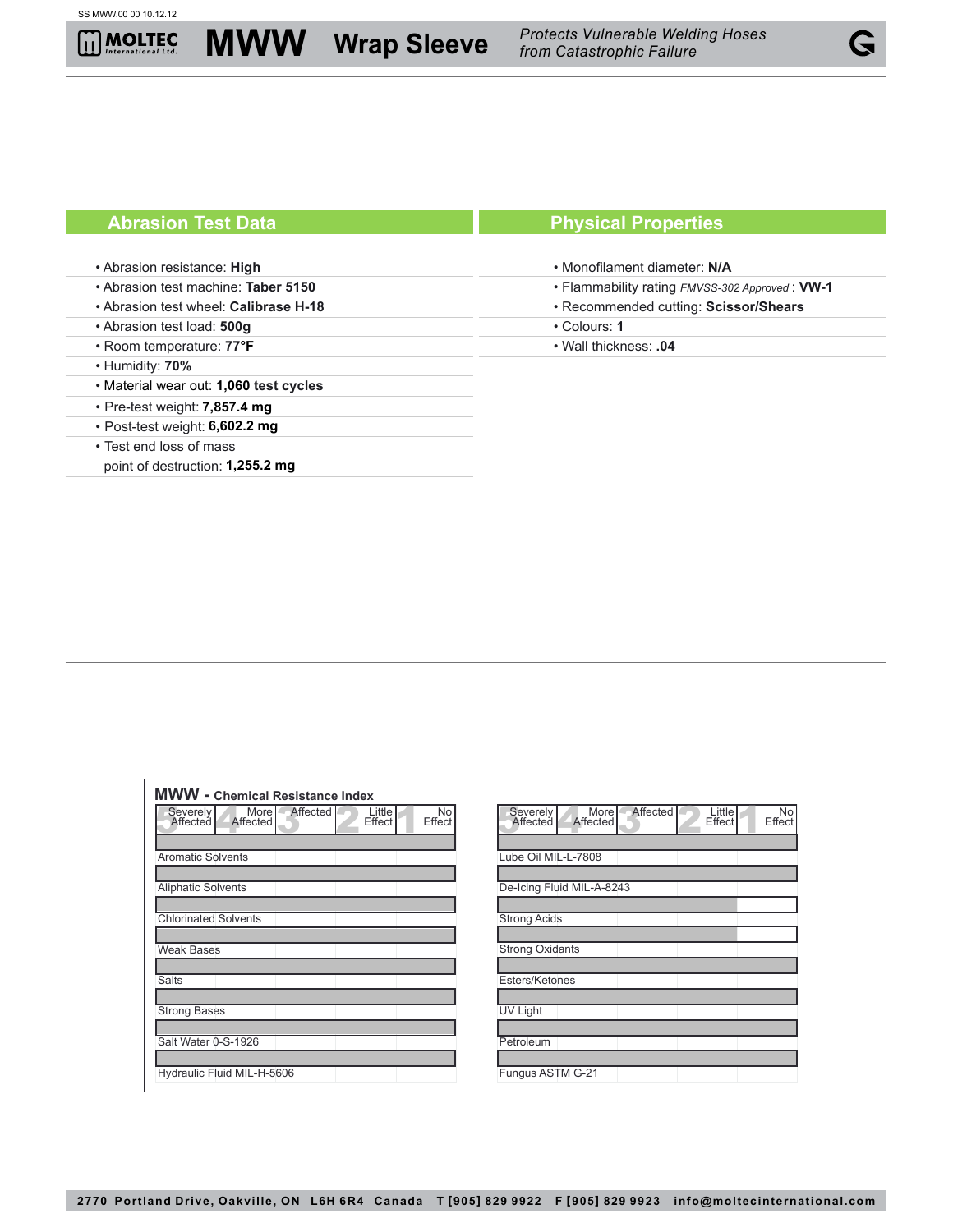#### SS MH2.00 00 10.12.12

## **MH2 2/1 Fabric Heatshrink Tubing MOLTEC**

A unique mixture of Polyolefin and Polyester yarns, is the ideal way to form the only shrinkable fabric of its kind. The woven construction makes this product extremely flexible and resistant to trapping water, heat and humidity. Provides outstanding abrasion, chafing and cutting protection, even at high temperatures.

Heatshrink fabric tubing is designed primarily to provide mechanical abrasion protection for components such as rubber hoses, plastic pipes, and harness wiring bundles. Also suitable for other applications, such as noise and rattle suppression.

- Shrink Temperature 176°F (80°C)
- Highly Flexible
- Halogen Free
- Excellent Chemical Resistance
- Superior Abrasion Resistance
- Over A Wide Temperature Range
- Cuts Easily With Scissors









| Order<br><b>Number</b> | <b>Nominal</b><br>Width | <b>Minimum</b><br><b>Diameter</b> |      | <b>Maximum</b><br><b>Diameter</b> |      | Weight  |          | <b>Standard</b><br><b>Spool Put-Ups</b> |     |
|------------------------|-------------------------|-----------------------------------|------|-----------------------------------|------|---------|----------|-----------------------------------------|-----|
|                        | (NW)                    | (mm)                              | (in) | (mm)                              | (in) | Kg/100m | Lbs/100' | (M)                                     | (F) |
| MH20.48BK              | 1/2"                    | 12.0                              | 0.47 | 6.0                               | 0.24 | 1.49    | 1.00     | 7.5                                     | 25  |
| MH20.79BK              | 3/4"                    | 20.0                              | 0.79 | 10.0                              | 0.39 | 2.23    | 1.50     | 7.5                                     | 25  |
| MH21.18BK              | $1 - 3/16"$             | 30.0                              | 1.18 | 15.0                              | 0.59 | 2.97    | 2.00     | 7.5                                     | 25  |
| MH21.58BK              | $1 - 1/2"$              | 40.0                              | 1.57 | 20.0                              | 0.79 | 3.72    | 2.50     | 7.5                                     | 25  |